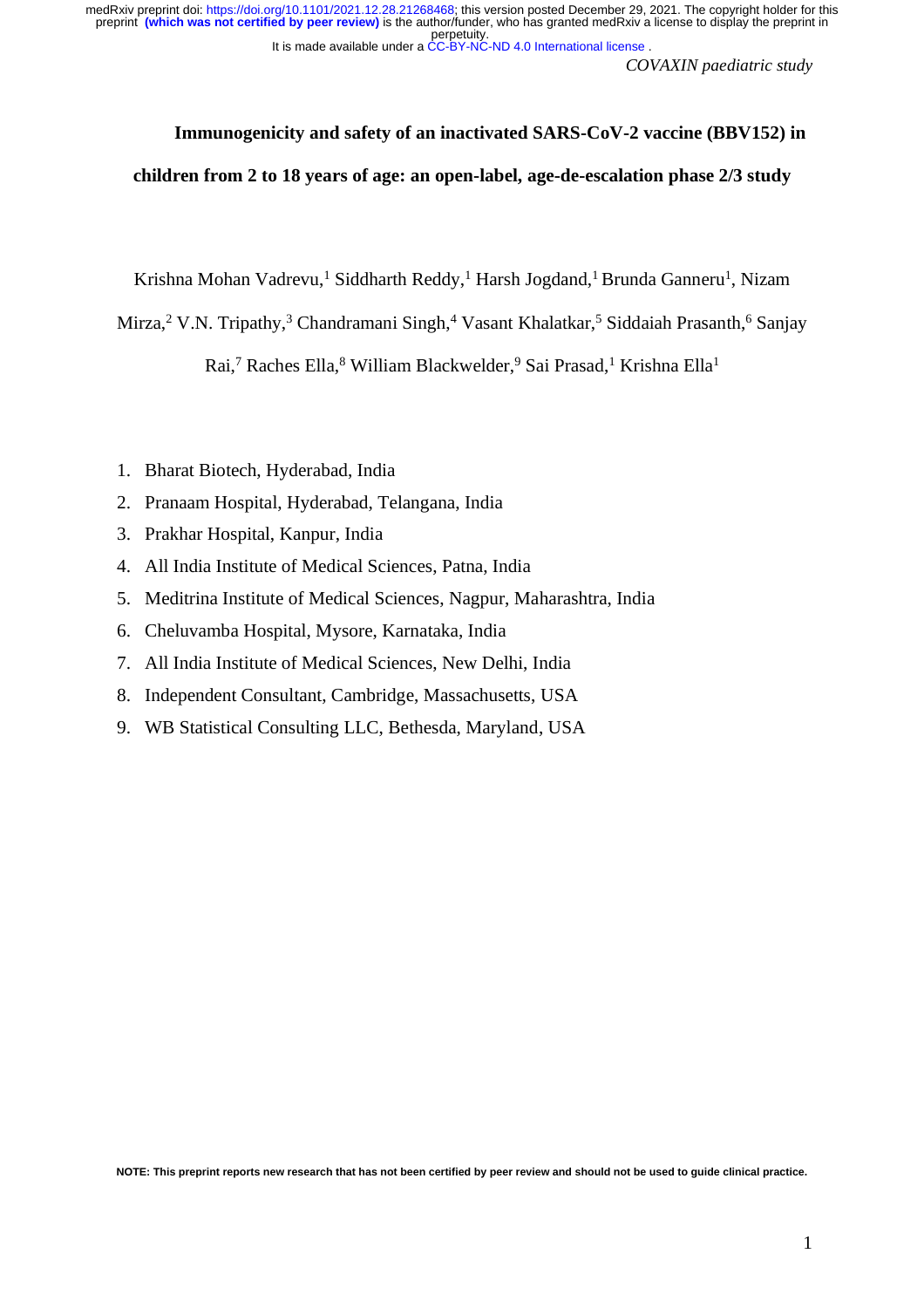### *COVAXIN paediatric study*

### **ABSTRACT**

**Background:** We assessed the safety, reactogenicity, and immunogenicity of BBV152 in an open-label age de-escalation study in three age cohorts of children from 18 years of age down to 2 years of age.

**Methods:** This was a phase 2/3 open-label, multi-centre study done across six hospitals in India. All children received two 0.5mL doses of BBV152 (Covaxin®, Bharat Biotech International Ltd., Hyderabad, India), which is the same formulation indicated in adults. Participants were monitored for adverse events, and post-vaccination blood draws were collected to assess neutralising antibodies. A total of 526 children were enrolled into Group 1 (ages 12 through 18 years, n=176), Group 2 (ages 6 through 12 years, n=175), Group 3 (ages 2 through 6 years,  $n=175$ ).

**Findings:** There were no serious adverse events, deaths, or withdrawals due to an adverse event during the study. Vaccination with BBV152 was generally well tolerated, with no substantial difference in reactogenicity profiles between the different age groups. Similar immune responses were measured as microneutralisation (MNT) antibody titers in all three age groups. Vaccine-induced MNT responses in all groups were comparable to BEI reference sera run in the same assay. Seroconversion (measured by Plaque Reduction Neutralization Test (PRNT)) achieved high levels (95-98%) in all three groups four weeks after the second vaccination. The PRNT GMT ratio was  $1.76$  (95%CI:  $1.32 - 2.33$ ) (GMT all children subgroup / GMT in adults) had a lower limit  $\geq 1$ , indicating superior antibodies in children when compared to adults. Vaccine responses were skewed towards a Th1 response with IgG1/IgG4 ratios above 1.

### **Interpretation:**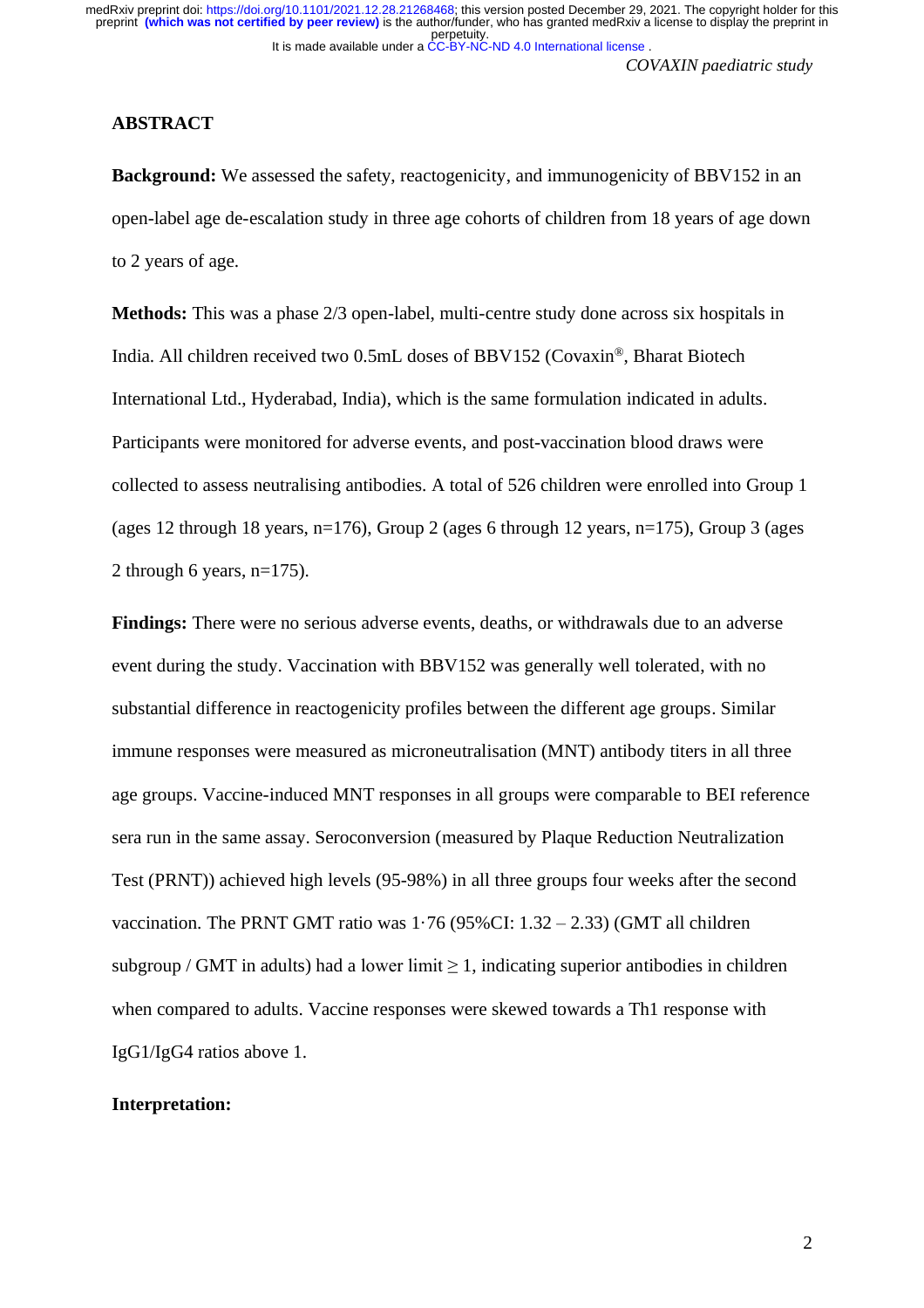It is made available under a CC-BY-NC-ND 4.0 International license. perpetuity. medRxiv preprint doi: [https://doi.org/10.1101/2021.12.28.21268468;](https://doi.org/10.1101/2021.12.28.21268468) this version posted December 29, 2021. The copyright holder for this<br>preprint (which was not certified by peer review) is the author/funder, who has grante

*COVAXIN paediatric study*

BBV152 is well tolerated and immunogenic in children from 18 years down to 2 years of age. Immunogenicity analysis (by PRNT) shows superior antibody responses were observed in children compared to adults, suggesting that BBV152 will also be efficacious in this age group.

**Funding:** This study was funded by Bharat Biotech International Limited.

Registered with the Clinical Trials Registry (India) No. CTRI/2021/05/033752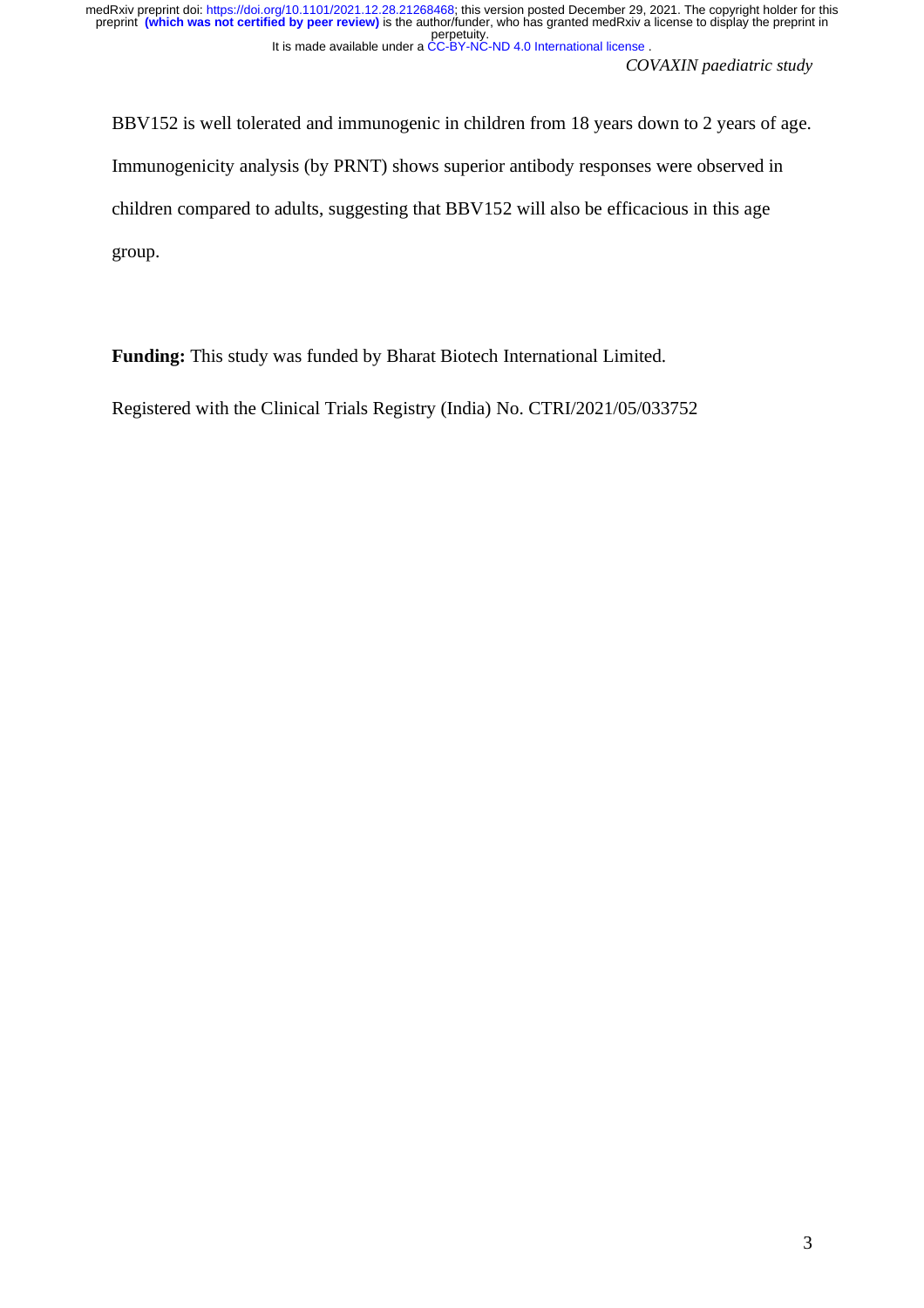perpetuity. preprint **(which was not certified by peer review)** is the author/funder, who has granted medRxiv a license to display the preprint in medRxiv preprint doi: [https://doi.org/10.1101/2021.12.28.21268468;](https://doi.org/10.1101/2021.12.28.21268468) this version posted December 29, 2021. The copyright holder for this

It is made available under a CC-BY-NC-ND 4.0 International license.

#### *COVAXIN paediatric study*

### **INTRODUCTION**

There is an ongoing unmet medical need for effective vaccines against the SARS-CoV-2 virus to combat the global COVID-19 pandemic. This is particularly relevant in low- and middle-income countries which can neither afford nor provide the necessary infrastructure to store and distribute the most widely used vaccines, which require low temperatures [1]. To meet this need, Bharat Biotech has developed BBV152 (COVAXIN®), a whole virion adjuvanted inactivated SARS-CoV-2 vaccine that is stored at standard refrigerator temperatures ( $2-8$ °C) [2]. In a trial involving over 25,000 adults, we have recently demonstrated that two doses of BBV152 have 77.8% efficacy against RT-PCR confirmed COVID-19 of any severity [3]. A smaller study in 3732 Indian healthcare workers in conditions of high infectious pressure during the second wave of infections, probably of the Delta variant, found effectiveness of 47–57% depending on the interval since vaccination [4]*.* Paediatric COVID-19 infections have not been associated with the high rates of morbidity and mortality observed in older adults and paediatric deaths due to COVID-19 are rare, typically occurring in children with underlying chronic medical conditions [5,6]. Children have also been shown to have similar viral loads as adults during infections that tend to be asymptomatic and may be a source of the ongoing infections in more susceptible populations [7]. However, the increasing occurrence of Variants of Concern [8], which have almost entirely replaced the original prototype virus, may lead to higher rates of severe disease in children. In addition, the ongoing pandemic and failure to decrease rates of infections have been associated with an increasing proportion of infections being in children [9]. This has led several countries to consider extending their current adult vaccination programmes to include children [10,11], making the development of effective vaccines or the establishment of current vaccines as being suitable for use in children a medical priority, to both protect this population and to increase herd immunity. To meet this need, we assessed the safety,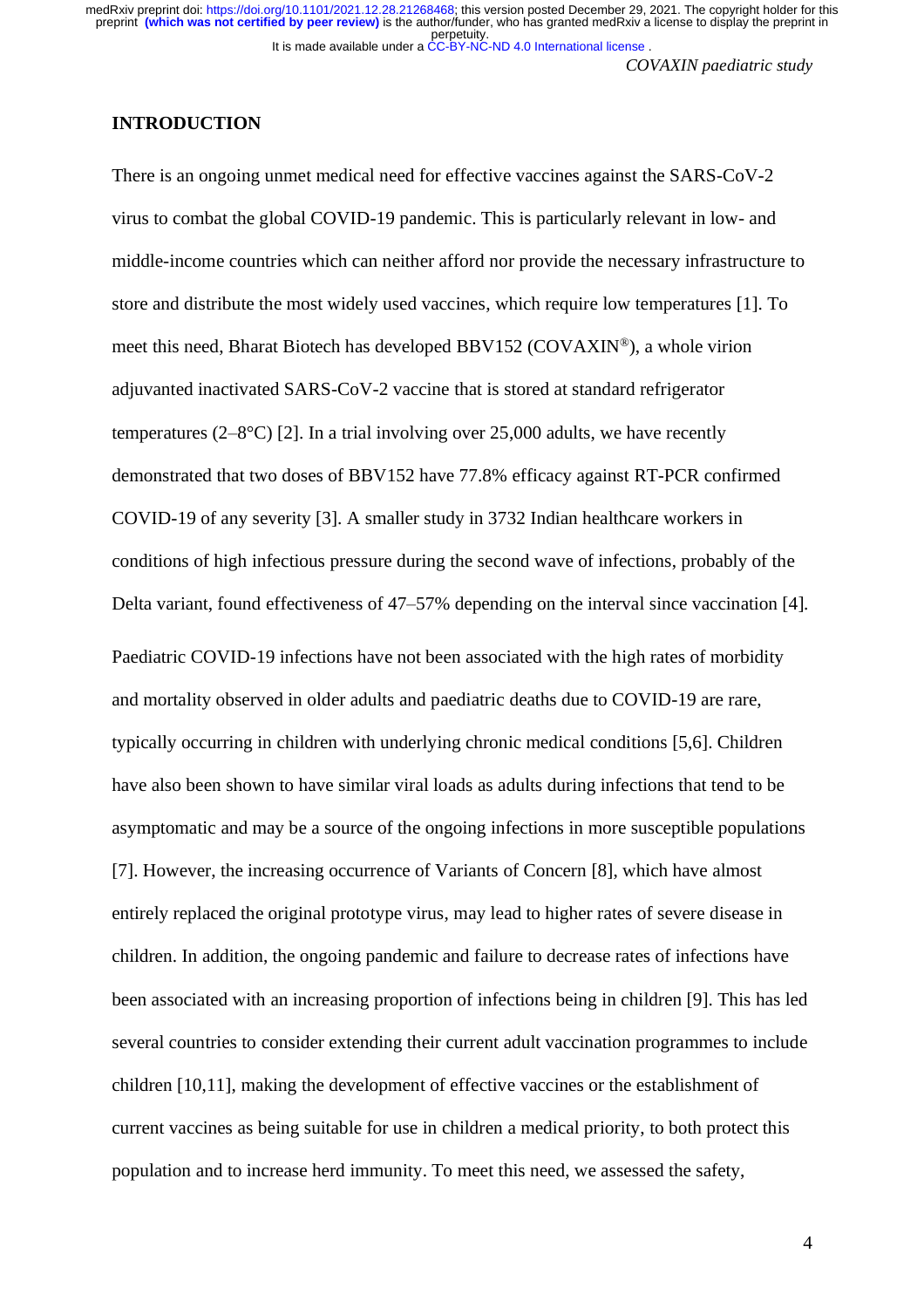*COVAXIN paediatric study*

reactogenicity and immunogenicity of BBV152 in an open-label age de-escalation study in three age cohorts of children from 18 years of age down to 2 years of age.

#### **METHODS**

#### *Study design and participants*

This was a phase 2/3 open-label, multi-centre study done across six hospitals in India. The protocol was approved by the Institutional Ethics Committees at each study centre and the study was done in accordance with the revised Declaration of Helsinki (64th WMA General Assembly, Fortaleza, Brazil, October 2013). This report presents data obtained up to four weeks after the second of two vaccinations, but the study is ongoing to collect data up to six months after the last vaccination, which will be reported separately. Eligible participants were healthy children of either gender from 2 to 18 years of age whose parents or legal guardians supplied written informed and audio-video consent; verbal assent was also obtained from children between 7 and 12 years of age, and written consent from children >12 to 18 years of age. A Data Safety Monitoring Board (DSMB) comprising independent medical and vaccine experts was convened to assess the safety of the vaccinations throughout the study and to approve the age de-escalation.

Inclusion criteria included general good health in the investigator's opinion, ability to fulfill the study criteria, to remain in the study area for its duration, and not to participate in any other clinical trial. Main exclusion criteria were any history of prior COVID-19 vaccination, a SARS-CoV-2 infection confirmed by RT-PCR or ELISA at screening, a temperature  $(>=38.0^{\circ}C)$  or symptoms of an acute illness within 3 days of a vaccination, known sensitivity to any vaccine component, receipt of any other vaccine within 4 weeks of the study or any know immunosuppressive condition or treatment likely to interfere with the immune response.

5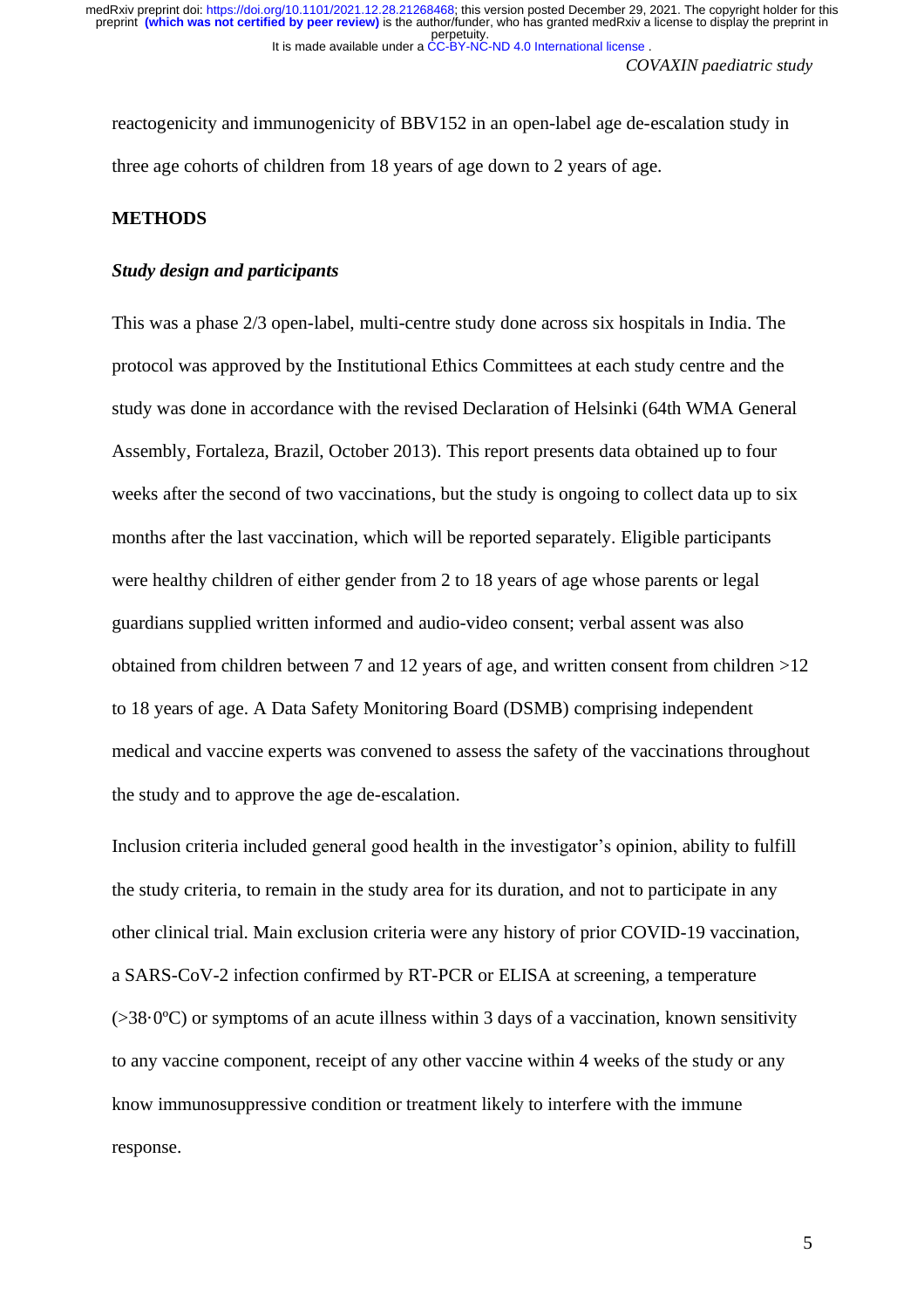*COVAXIN paediatric study*

The vaccine antigen is a β-propiolactone-inactivated whole virion of vaccine strain NIV-2020-770 sourced from the Indian Council of Medical Research National Institute of Virology (ICMR-NIV; Pune, India). Each 0.5mL dose of BBV152 (Covaxin®, Bharat Biotech International Ltd., Hyderabad, India) contains 6 µg antigen with a toll-like receptor 7/8 agonist molecule (imidazoquinoline; IMDG) adsorbed to alum (Algel-IMDG). Vaccine was supplied in prefilled syringes, stored at  $2-8$ °C, and was administered by intramuscular injection in the upper deltoid.

### *Procedures*

Age de-escalation was done by first recruiting Group 1 with the 18 to  $\langle 12 \rangle$  years age cohort. The first 25 participants received their first vaccination, and 7 days of safety and reactogenicity data was then assessed by the DSMB before it gave approval to recruit and vaccinate the remaining 150 participants in that age group. When the vaccination of Group 1 was complete, this process was repeated with Group 2 aged > 6 to 12 years, the first 25 being vaccinated and assessed after 7 days, before the remaining 150 were vaccinated. Finally, Group 3, aged  $\geq 2$  to 6 years was recruited, the first 25 were vaccinated and assessed for 7 days before the remaining 150 were vaccinated.

All children were screened for COVID-19 by RT-PCR and ELISA 1–4 days before their first vaccination on Day 0, when eligible participants had a general physical examination and assessment for potential COVID-19 infection before the first blood draw. The vaccine was then administered, and the participant was monitored for two hours for immediate reactions. Parents/guardians were trained on how to complete study diaries for 7 days in which were solicited local reactions and systemic adverse events. The solicited local reactions (pain, redness, swelling, stiffness, and tenderness) and systemic AEs (body pains, fatigue, headache, loss of appetite, nausea, vomiting, weakness, and fever) were graded for severity as mild (aware but easily tolerated), moderate (discomfort sufficient to interfere with normal activity)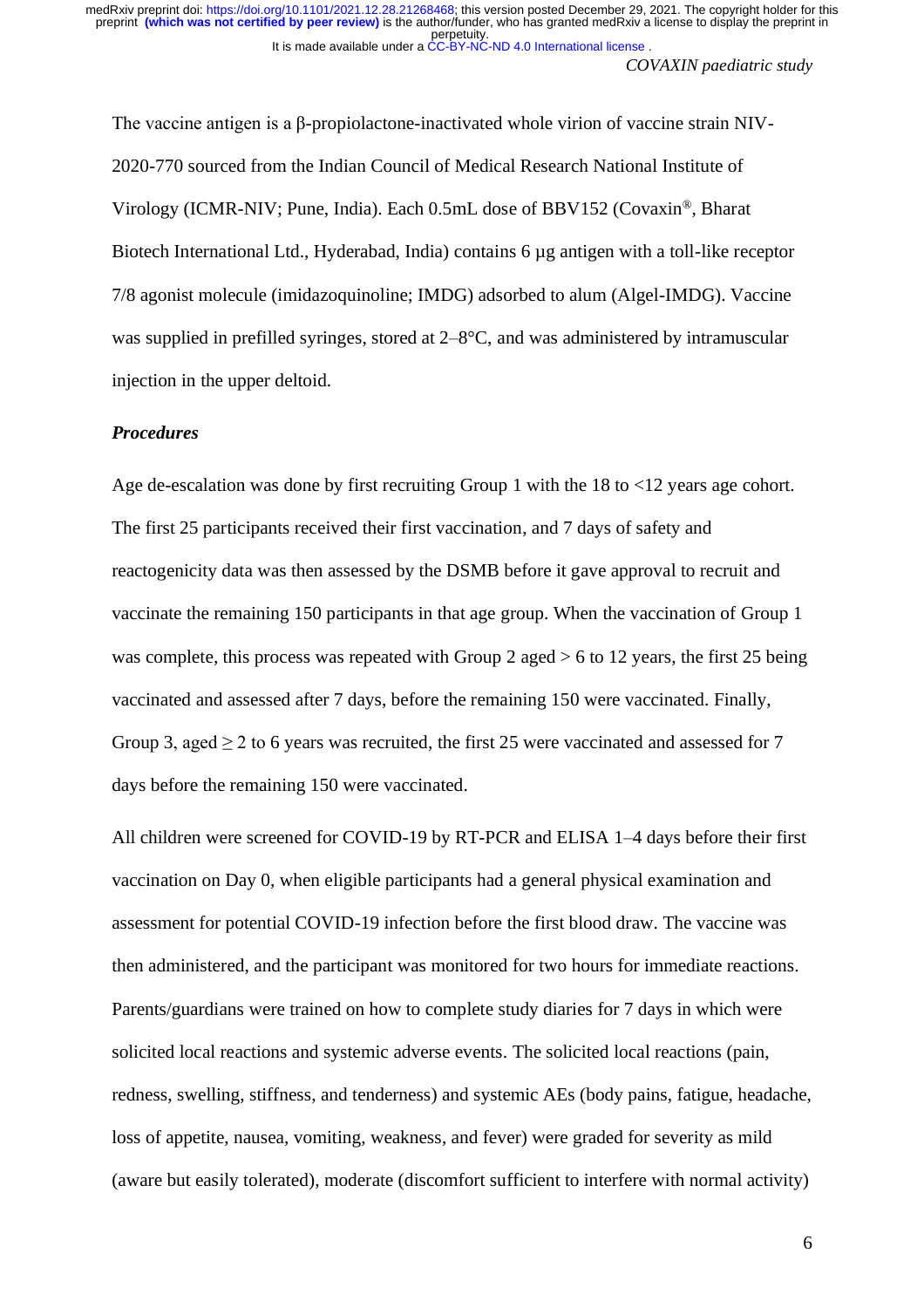*COVAXIN paediatric study*

or severe (incapacitating and unable to perform normal activity). Active surveillance of reactogenicity and possible COVID-19 infection was also done during these 7 days through telephone contact with the parents/guardians who were instructed to record any unsolicited adverse events which occurred before the next study visit, and to report immediately to the investigator any serious adverse event (SAE) or any adverse event of special interest (AESI). AESIs included anaphylaxis, vaccine-associated enhanced respiratory disease (VAERD), generalised convulsions, acute respiratory distress syndrome (ARDS), and pneumonitis.

This process was repeated on Day 28; a blood sample was drawn before participants received a second vaccination and parents/guardians recorded solicited local and systemic adverse events for 7 days with daily telephone contact. At a third visit on Day 56 a third blood sample was drawn to assess immune responses.

### *Immunogenicity*

Sera were prepared immediately from all blood draws and kept at -20ºC for shipping to the Bharat Biotech International laboratory (Hyderabad, India) for measurement of immune responses using microneutralisation (MNT) and plaque reduction neutralisation (PRNT) tests, with titres expressed as reciprocal of the dilution which achieved 50% neutralisation (MNT<sub>50</sub>) or PRNT50). Due to the lack of an established correlate of protection against SARS-CoV-2 infection, vaccine-induced responses were compared with an internationally recognised reference serum (Biodefense and Emerging Infections Research Resources Repository, NIAID, NIH). We also measured the titres of IgG antibodies against the S-protein, receptorbinding domain (RBD), and nucleocapsid protein (N-protein) of SARS-CoV-2 by ELISA expressed as arbitrary ELISA units/mL. A post hoc analysis of randomly selected serum samples ( $n = 24$ ) was done to measure IgG1:IgG4 ratios as an indicator of the balance of the Th1:Th2 responses [12,13].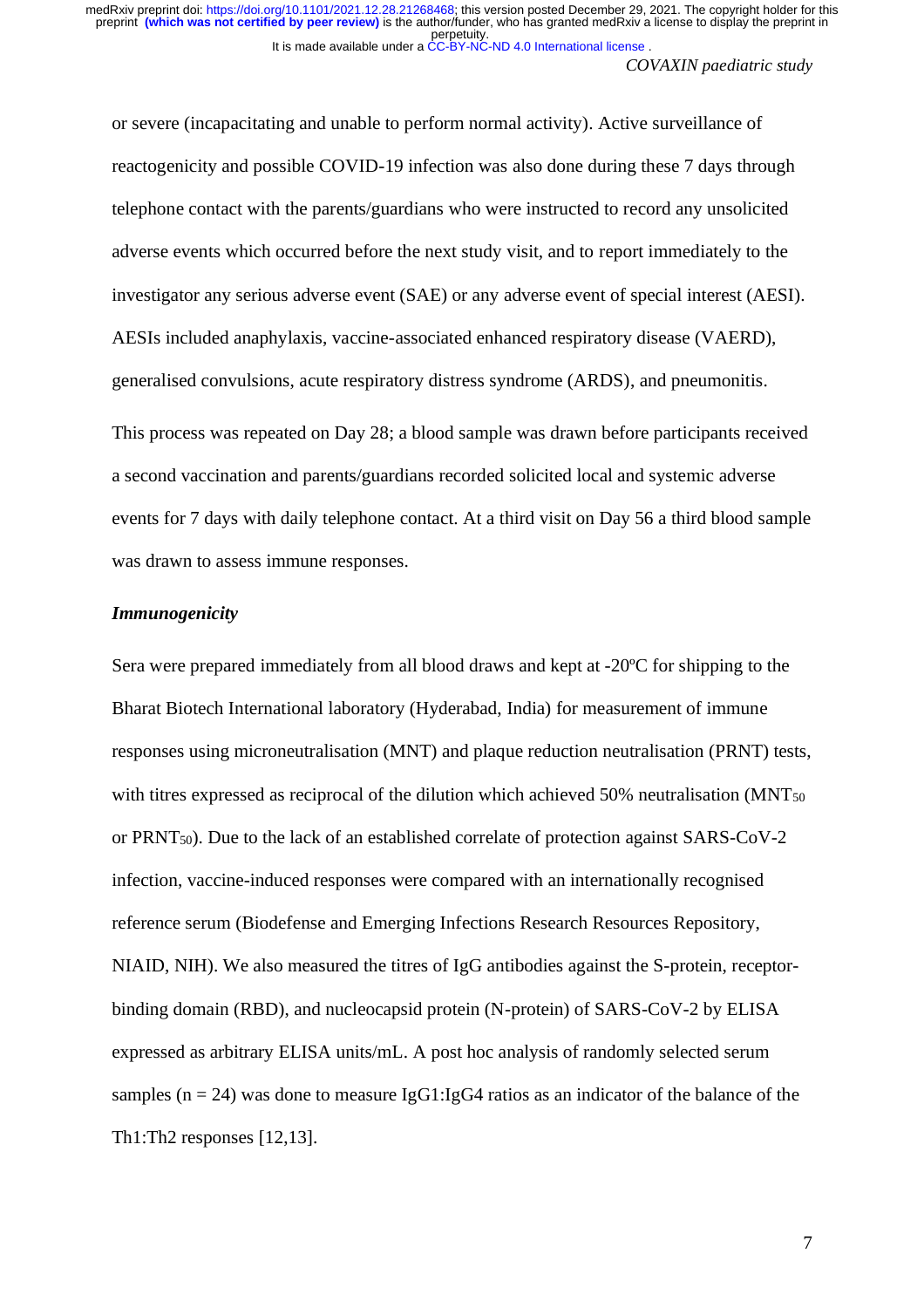*COVAXIN paediatric study*

### *Statistical analysis*

The primary safety and reactogenicity objectives were to assess the occurrence of solicited adverse events (AE) within 7 days of a vaccination, unsolicited within 28 days of a vaccination, and serious AEs (SAE) and AEs of special interest (AESI) throughout the study duration. The primary immunogenicity objective was to assess the geometric mean titres (GMTs) and seroconversion rates of neutralising antibodies. Safety and reactogenicity comparisons were made descriptively between groups as group proportions reporting any and each specific adverse event.

Immunogenicity analyses were to be done on all those enrolled and treated. Per-Protocol noninferiority (NI) analyses were based on those who received both doses of vaccine. The sample size was intended to allow separate comparisons of geometric mean neutralisation titres at Day 56 between each of the three age groups, and against titres observed in adults in a phase 2 study [14].

The non-inferiority criterion for adequacy of the immune response in the paediatric population used an NI margin of 0.5. Thus, a paediatric age subgroup was considered noninferior to the adult group if the 95% confidence interval (CI) for GMT ratio (GMT in a paediatric subgroup / GMT in adults) had a lower limit  $\geq$  0.5. Based on the adult phase 2 trial data, we assumed that the standard deviation of  $log_{10}$  (titre) is 0.5. To be conservative, we assumed the true GMT ratio is  $0.8$  for each paediatric subgroup – i.e., that the true underlying GMT is lower in the paediatric subgroup. We assumed sample sizes of 150 individuals providing data for each paediatric subgroup and 177 for the adult group, which is the number reported from the phase 2 trial with titre data at Day 56. Using a t-test for non-inferiority on the difference in means of  $log_{10}$  (titre) with assumed true difference of  $log_{10} (0.8) = -0.096910$ and NI margin of  $log_{10}(0.5) = -0.30103$ , the power to show non-inferiority for a single paediatric age subgroup is approximately 0.95615 (PASS 2020, NCSS, Kaysville, Utah,

8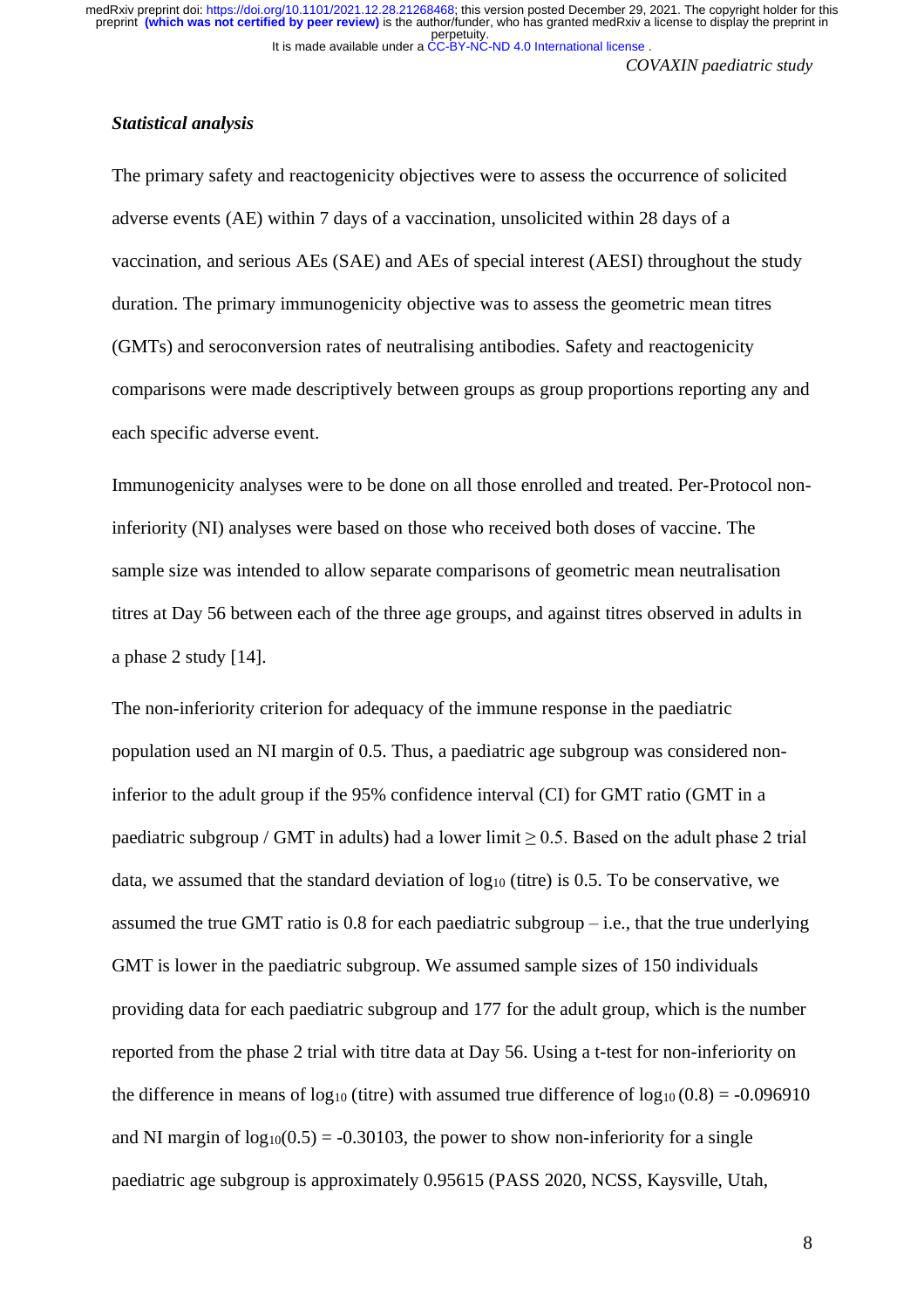#### *COVAXIN paediatric study*

USA). Then the probability that the NI criterion would be met for all three paediatric age subgroups is approximately  $(0.95615)^3$ , or 87%. To allow for loss of data due to withdrawals, loss to follow-up, etc., we planned to enroll 175 children into each of the three paediatric age subgroups.

The GMT was calculated for neutralisation titres and for ELISA IgG titres for each age group separately. A two-sided 95% confidence interval (CI) for the postvaccination GMT was calculated from a 95% CI for the mean of log-transformed titre, using a normal approximation for the distribution of log (titre). For each pair of age groups, the ratio of GMTs and the corresponding 95% CI are presented. The 95% CI for the GMT ratio was calculated from a 95% CI for the difference in means of  $log_{10}$  (titre). Seroconversion rates (SCR) were calculated as group proportions achieving a four-fold increase in titre from baseline (Day 0) to Day 28 or Day 56; two-sided 95% Cis were calculated for SCRs. For differences between SCRs, exact 95% CIs were calculated, and the SCRs were compared using two-sided Fisher exact tests, with the p-value obtained by doubling the smaller of the one-sided p-values.

### *Role of the funding source*

The sponsor of the study had no role in data collection, data analysis, data interpretation, or writing the report. A contract research organisation (CRO) was responsible for data analysis and generating the report. The unblinded CRO and several authors from Bharat Biotech had full access to the data in the study. Authors from Bharat Biotech had final responsibility for the decision to submit for publication.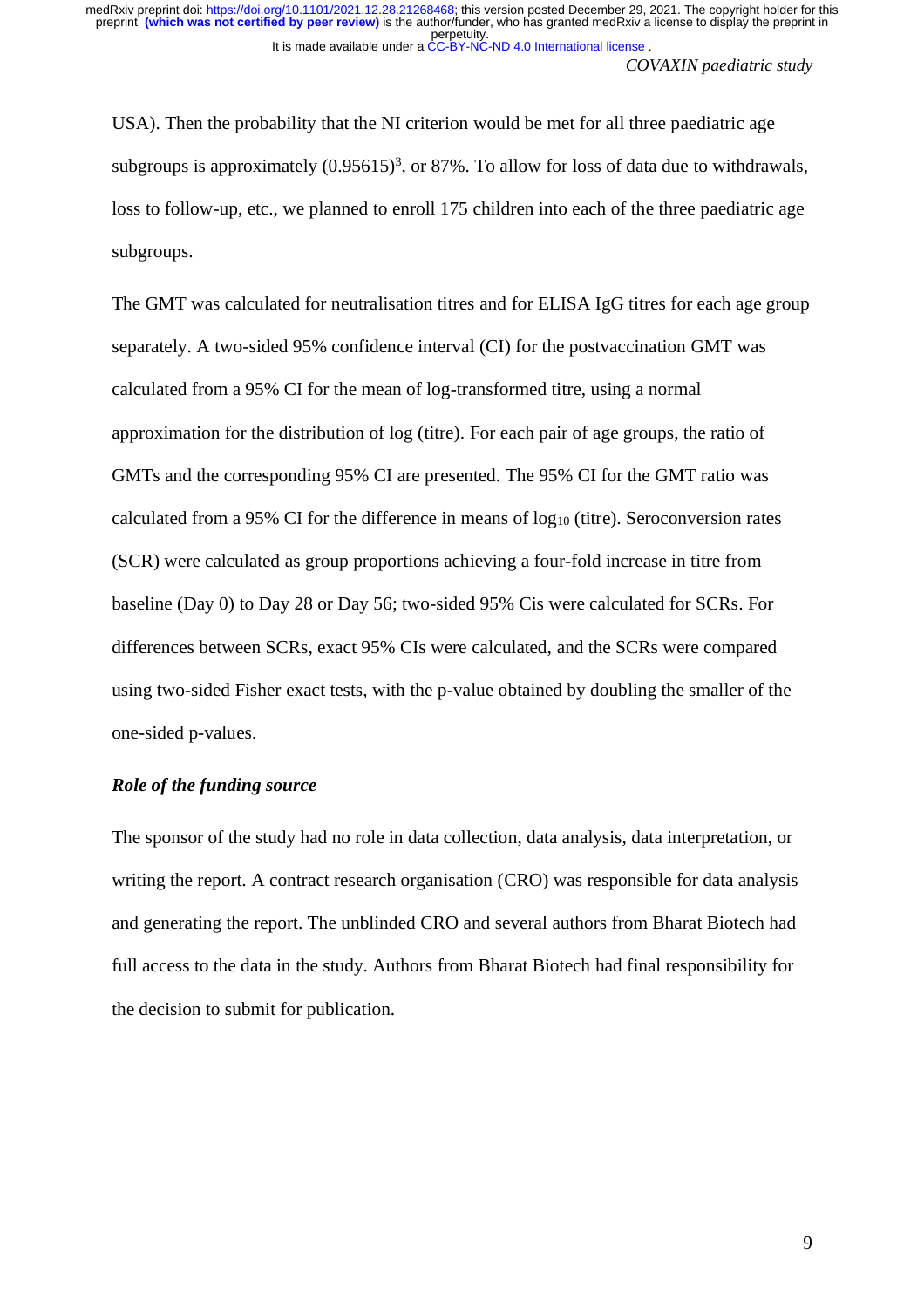perpetuity. preprint **(which was not certified by peer review)** is the author/funder, who has granted medRxiv a license to display the preprint in medRxiv preprint doi: [https://doi.org/10.1101/2021.12.28.21268468;](https://doi.org/10.1101/2021.12.28.21268468) this version posted December 29, 2021. The copyright holder for this

It is made available under a CC-BY-NC-ND 4.0 International license.

#### *COVAXIN paediatric study*

### **RESULTS**

From 26 May to 10 July 2021 we screened 976 potential participants of whom 342 were excluded for seropositivity for COVID-19 according to the RT-PCR or ELISA testing (**Figure 1**). Of the 634 eligible children 526 were enrolled and vaccinated, 176 in Group 1 and 175 in Groups 2 and 3. Only one child did not receive their second vaccination – a participant in Group 1 who was diagnosed with COVID-19 on Day 15. As shown in **Table 1** there was an imbalance of males over females in each age group, this difference is the largest in the youngest group.

### *Safety and reactogenicity*

There were no SAEs, deaths, or withdrawals due to an AE during the study except for the one case of COVID-19 infection in Group 1. There was one report of an immediate adverse event; a participant in Group 2 had mild local itching/pruritis within 2 hours of vaccination, which the investigator considered to be unlikely to be due to the vaccine. As illustrated in **Figure 2**, vaccination with BBV152 was generally well tolerated, with no statistical difference in reactogenicity profiles between the different age groups. Local reactions mainly consisted of mild injection site pain, reported by fewer than 35% of any group after the first dose, and fewer than 25% after the second dose; there were no cases of severe pain. There were few reports of other local reactions, with no consistent trend across the groups. Systemic adverse events were less frequent, especially after the second dose. After Dose 1 the most frequent systemic AE was mild-to-moderate fever, reported in 8 of 176 (5%) of Group 1 participants, 17 of 175 (10%) of Group 2, and 22 of 175 (13%) of children in Group 3. No case of severe fever was reported, and rates were all 4% or less after Dose 2.

Unsolicited adverse events were also infrequent after vaccination, reported by 3 of 176 (2%) children in Group 1, 8 of 175 (5%) children in Group 2, and 4 of 175 (2%) children in Group

10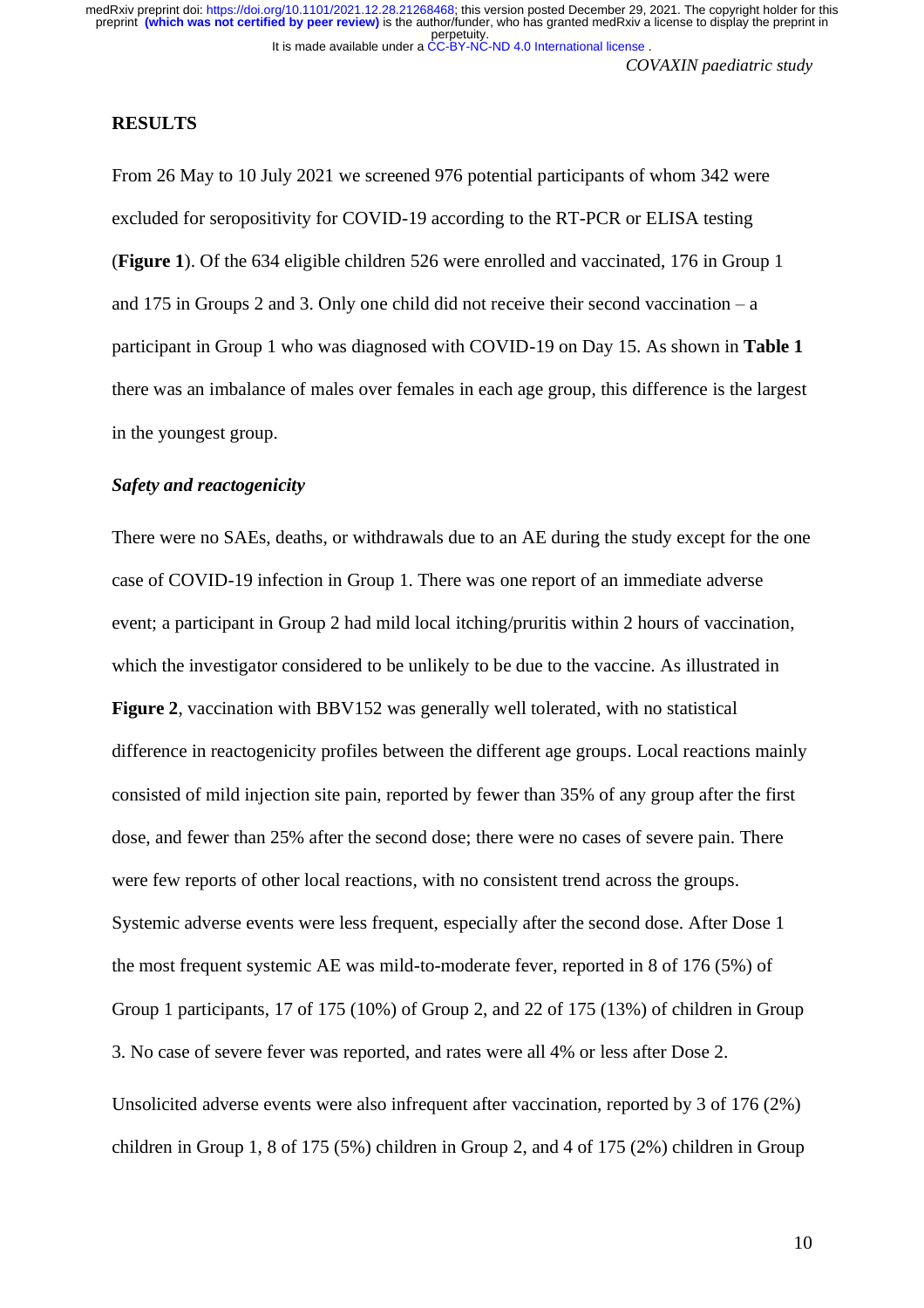*COVAXIN paediatric study*

3. All unsolicited AEs, which consisted of individual reports of typical childhood complaints (*see Supplementary table 1*), were described as mild and resolved without sequelae.

### *Immunogenicity*

As illustrated in **Figure 3A,** there were similar immune responses measured as MNT antibody titres in all three age groups. As shown in **Figure 3A** vaccine-induced MNT responses in all groups were comparable to the GMT of 103.3 (95% CI: 50.3–202.1) from 18 BEI reference sera run in the same assay. On day 56, the GMT ratio comparing all children to adults was 0.98 (95% CI: 0.80- 1.19). The response four weeks after the second dose 100% of Group 3 seroconverted, with a numerically higher GMT than either of the two older age groups, in which SCRs were 90% (158/175) and 90% (141/157) in Groups 1 and 2, respectively.

When assessed by PRNT there was no evident difference between groups either in terms of GMTs or SCRs after two doses (**Figure 3B, Table 2**). On day 56, the GMT ratio comparing children to adults was 1.76 (95% CI: 1.32- 2.33). Seroconversion after two doses achieved similarly high levels (95-98%) in all three groups four weeks after the second vaccination.

SCRs for neutralising antibodies after two doses as measured by PRNT were comparable in all three groups of children and the phase 2 adults, while GMTs were higher in all three groups of children (317.4, 366.9, and 358.6, respectively) than those previously reported in adults (197.0 [95% CI:155.6–249.4) (**Table 2**).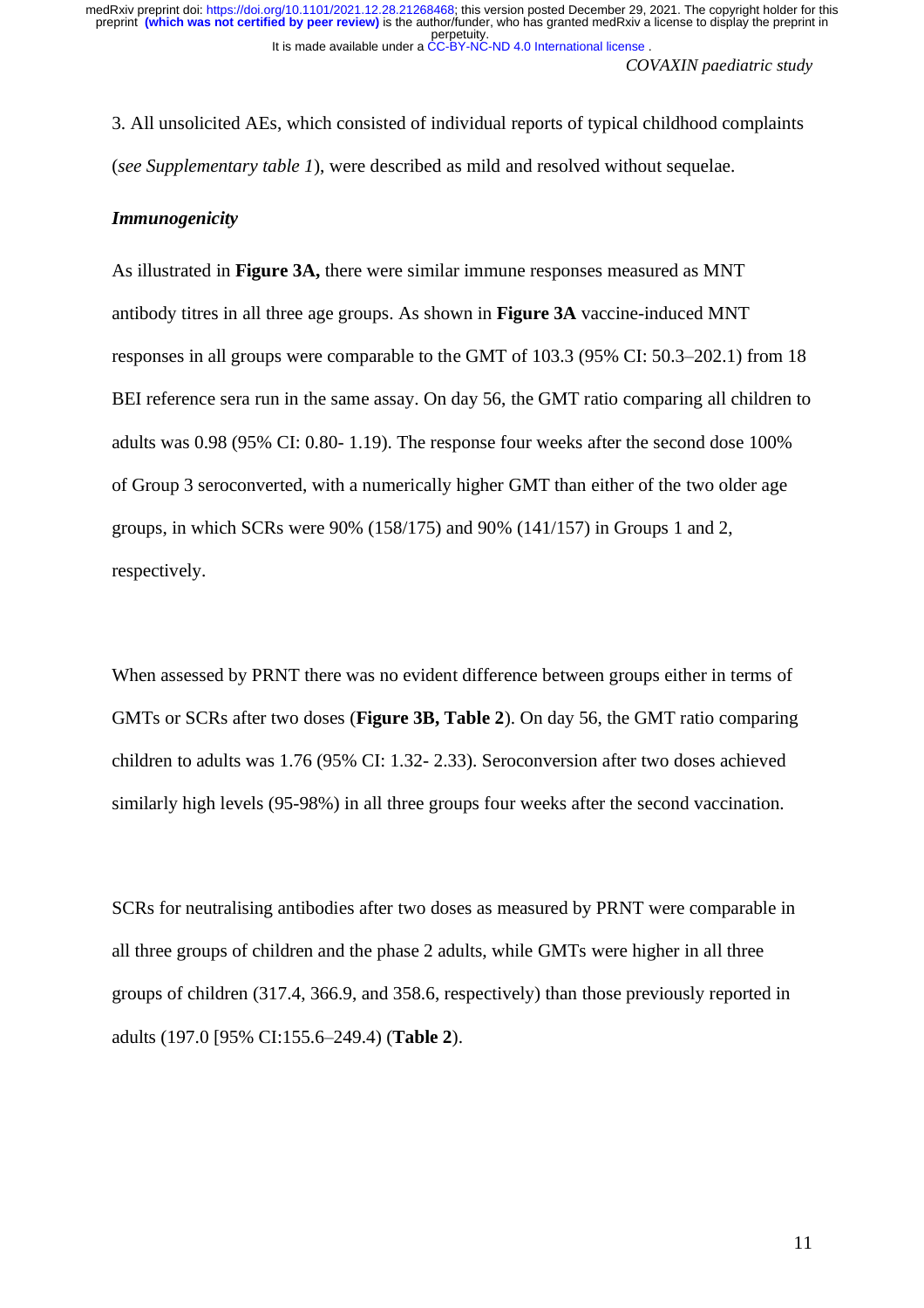#### *COVAXIN paediatric study*

Binding IgG antibody responses against the three specific SARS-CoV-2 protein components, S-protein, RBD, and N-protein, are illustrated in **Figure 4**. These show that each of the three age groups responded in a similar manner and with comparable magnitude against the three proteins, with the exception of a lower GMT at Day 56 for N-protein in Group 3. The isotyping ratios (IgG1/IgG4) at Day 56 were substantially above 1 for all vaccinated groups, indicative of a Th1 bias (*Supplementary table 5*).

#### **DISCUSSION**

We previously demonstrated that two doses of BBV152 (COVAXIN®) are effective in preventing COVID-19 due to SARS-CoV-2 infection in adults [3,4], and now show that the vaccine is well tolerated and immunogenic in children from 18 years down to 2 years of age. Immunogenicity analysis shows that neutralising antibody responses, measured by MNT, following two doses in a cohort of children aged from 2 to 18 years are non-inferior to those observed in adults. The PRNT GMT ratio (GMT in a paediatric subgroup / GMT in adults) had a lower limit  $\geq 1$ , indicating superior antibodies in children when compared to adults, suggesting that BBV152 will also be efficacious in this age group. As it has been suggested that a Th1-dominant response is preferable for Covid-19 vaccines [15,16] we also demonstrated that vaccine responses were skewed towards a Th1 response with IgG1/IgG4 ratios above 1.

The study is ongoing to assess the persistence of the response and to provide a longer-term safety assessment during a period of high ongoing SARS-CoV-2 circulation. Substantial SARS-CoV-2 infection was observed in the general population (outside the trial), which may indicate post-vaccination titres from the vaccinated recipients could be slightly inflated due to natural exposure to SARS-CoV-2. The pattern of baseline neutralising antibody GMTs

12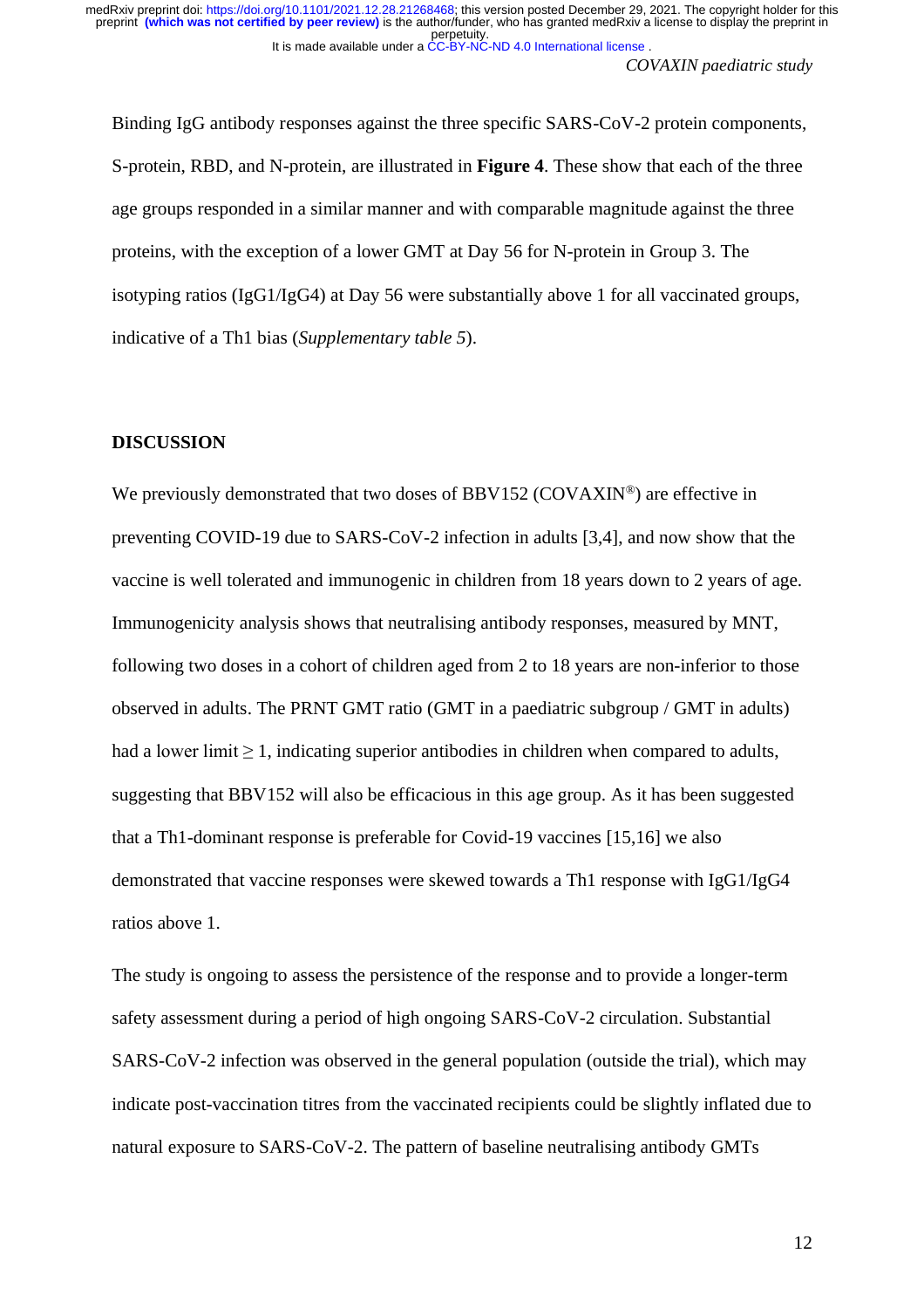*COVAXIN paediatric study*

suggests an age-dependent increase (*Supplementary figure 1, p 7*), possibly due to older children, who presumably mix more socially, being more exposed. Only one case of symptomatic COVID-19 was detected in the study, in the oldest age-group. However, illness visits were not scheduled, and routine SARS-CoV-2 nucleic acid testing was not conducted, so asymptomatic or mild symptomatic cases of COVID-19 may have been missed.

The necessity to vaccinate children is currently unclear, but there are moves to advance in that area [10,11]. Despite high rates of COVID-19 infections in children [17], low rates of severe consequences in children suggest that this is not a priority except for children at high risk [18], i.e. those with underlying co-morbidities. However, as the pandemic is continuously evolving with emergence of new Variants of Concern [19], the future is unclear. Wise counsel would suggest that the availability of safe and effective vaccines suitable for use in children is an obvious precautionary measure [11]. An issue with all current COVID-19 vaccines is that we are unsure how effective they will be against newly emerging variants. This is particularly concerning for those vaccines tailored specifically against the S-protein of the prototype (Wuhan) virus, which is no longer the main circulating strain [20], as new variants such as the Omicron (B.1.1.529) variant continue to emerge and disperse globally [21]. Specific focus of a vaccine on one epitope or region of the virus means the immune response may be by-passed by a new strain in which the primary epitopes found on the Sprotein have substantially changed. Inactivated Covid-19 vaccines have been shown to be well tolerated and immunogenic in phase 1/2 trials in Chinese children from 3 to 17 years of age [22,23]. An advantage of a whole-virion vaccine such as BBV152 is that multiple epitopes are present, as illustrated by the marked responses against S-protein, RBD, and Nprotein in this study.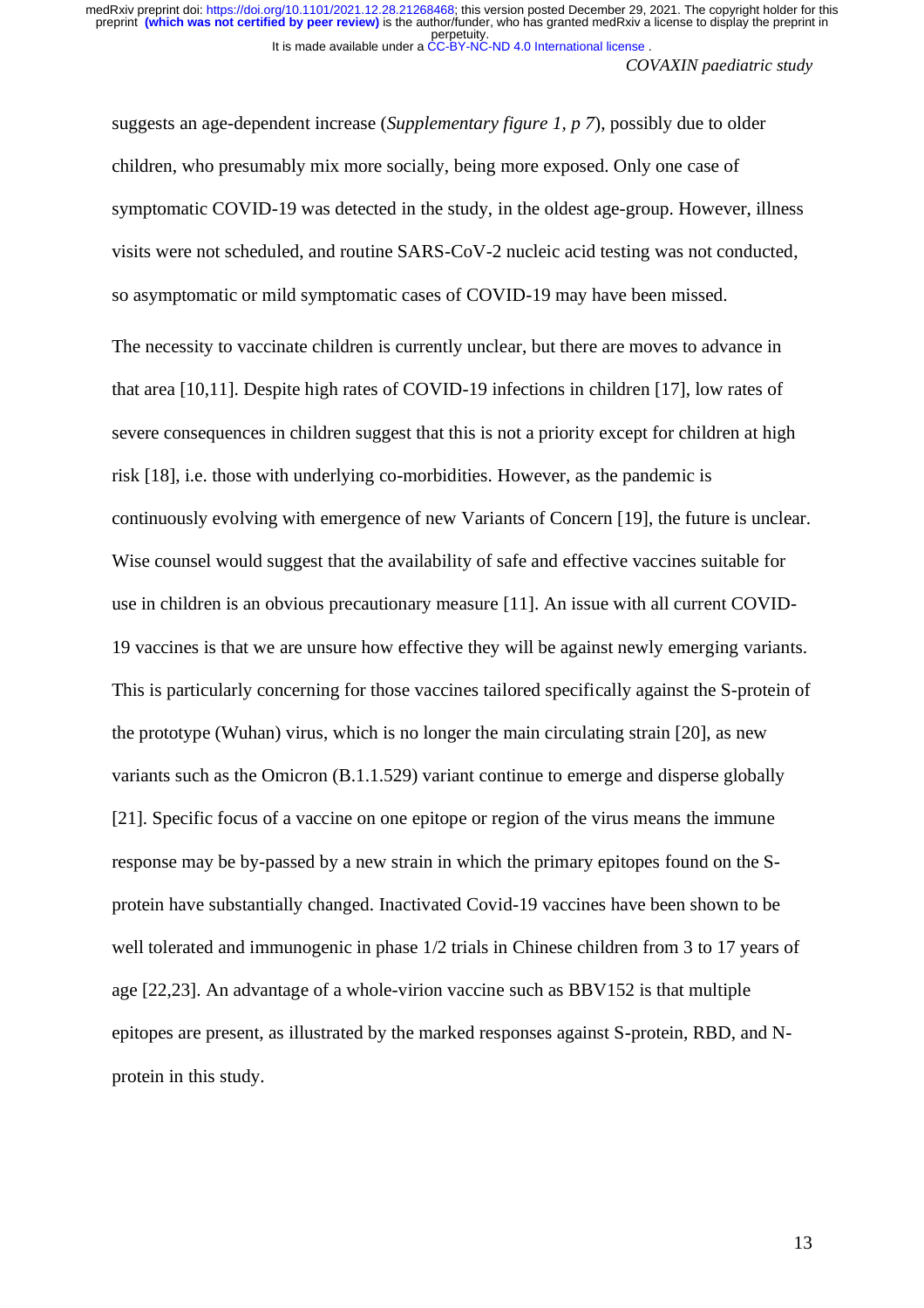*COVAXIN paediatric study*

It has been suggested that an imbalanced Th1/Th2 immune response is a component in developing severe respiratory symptoms in some COVID-19 patients [24,25] and that vaccines against Covid-19 should develop a predominantly Th1 response [15]. As BBV152 is adjuvanted with Algel-IMDG, we assessed the IgG1/IgG4 ratio as a marker of the Th1/Th2 balance in the immune response to BBV152 [12,13].

The limitations of this study are mainly due to the ethical considerations of doing such a study in children, for which reason it was done open-label with no placebo arm. As such, we cannot compare the reactogenicity and immunogenicity results with a control arm. However, the low rates of reported reactogenicity except for injection site pain suggest that a control arm would not have revealed any medically significant issues. Transient mild-to-moderate injection site pain is the main adverse event reported by adults not only with BBV152 [3,13] but also with other COVID-19 vaccines [23,24]. Also, we have assessed only the immunogenicity of BBV152, not clinical efficacy, in children.

In conclusion, the inactivated SARS-CoV-2 vaccine, BBV152, was well tolerated and immunogenic in children from 2 to 18 years of age, with neutralising antibody responses comparable to those observed in adults in whom the vaccine has been proven to be efficacious against symptomatic and asymptomatic COVID-19.

### **ACKNOWLEDGEMENTS**

We would like to sincerely thank the volunteers, investigators, study coordinators, and healthcare workers involved in this study. We express our gratitude to the teams at Sclin Soft Technologies for their support with data management. Drs. Shashi Kanth Muni, Yuvraj Jogdand, Vinay Kumar Aileni, Jagadish Kumar, Bhargav Reddy, Ms. Sandhya Rani, Ms.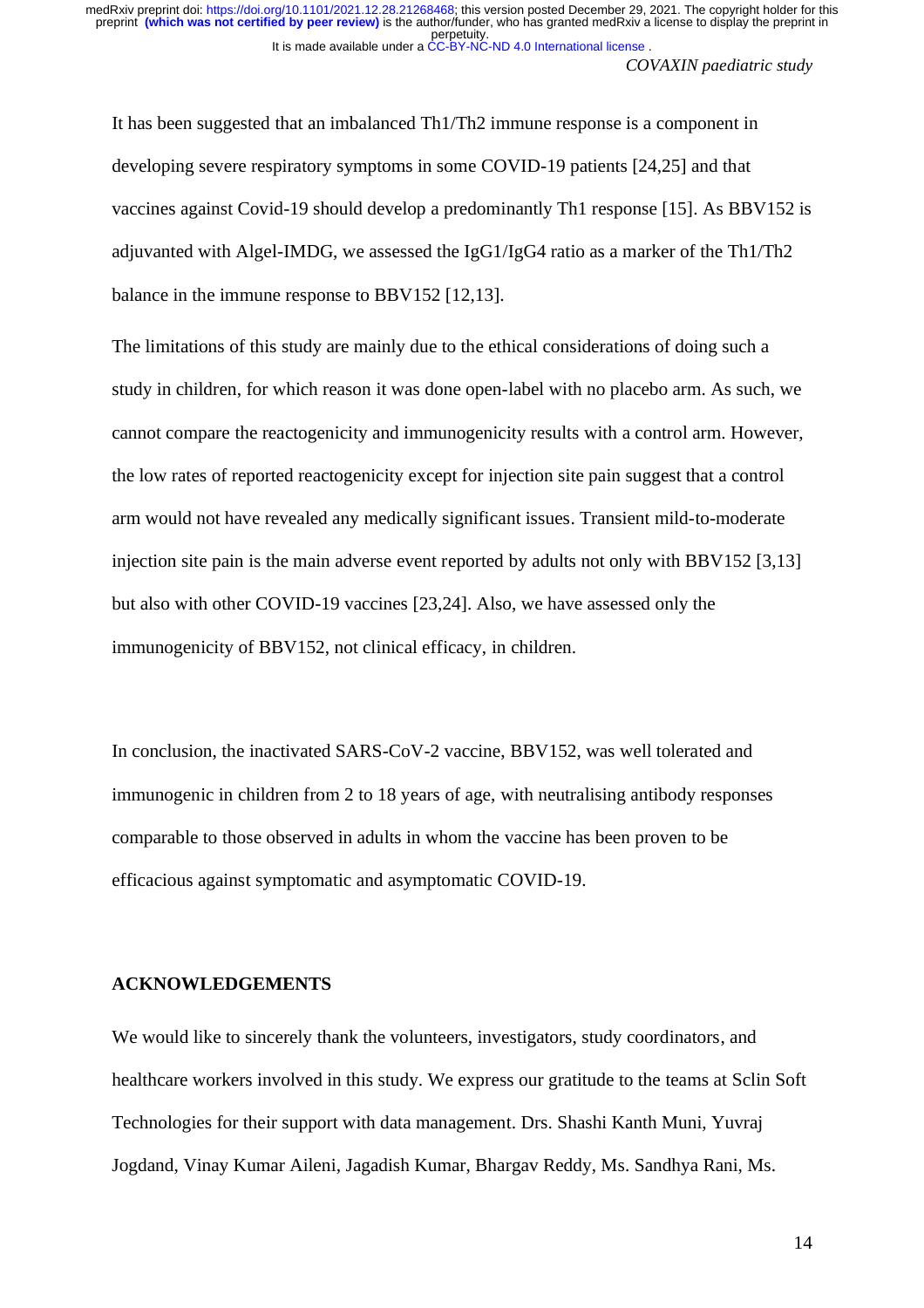*COVAXIN paediatric study*

Aparna Bathula, Mr. Nagaraju Pillutla, and Mr. Sunil Kumar Kantheti of Bharat Biotech participated in protocol design and clinical trial monitoring. We thank the members of the DSMB and Adjudication Committee for their continued support and guidance of this ongoing clinical program. This vaccine candidate could not have been developed without the efforts of Bharat Biotech's Manufacturing, and Quality Control teams. We are grateful to Keith Veitch (keithveitch communications, Amsterdam, The Netherlands) for editorial assistance with the manuscript.

### **Competing Interests**

This work was funded by Bharat Biotech International Limited. KMV, SR, BR and SP, are employees of Bharat Biotech, with no stock options or incentives. Co-author, KE, is the Chairman and Managing Director of Bharat Biotech and owns equity in the company. RE and WB are independent clinical development and statistical consultants, respectively. NM, VNT, CS, VK, SP, NP, SRa, were principal investigators representing the study sites.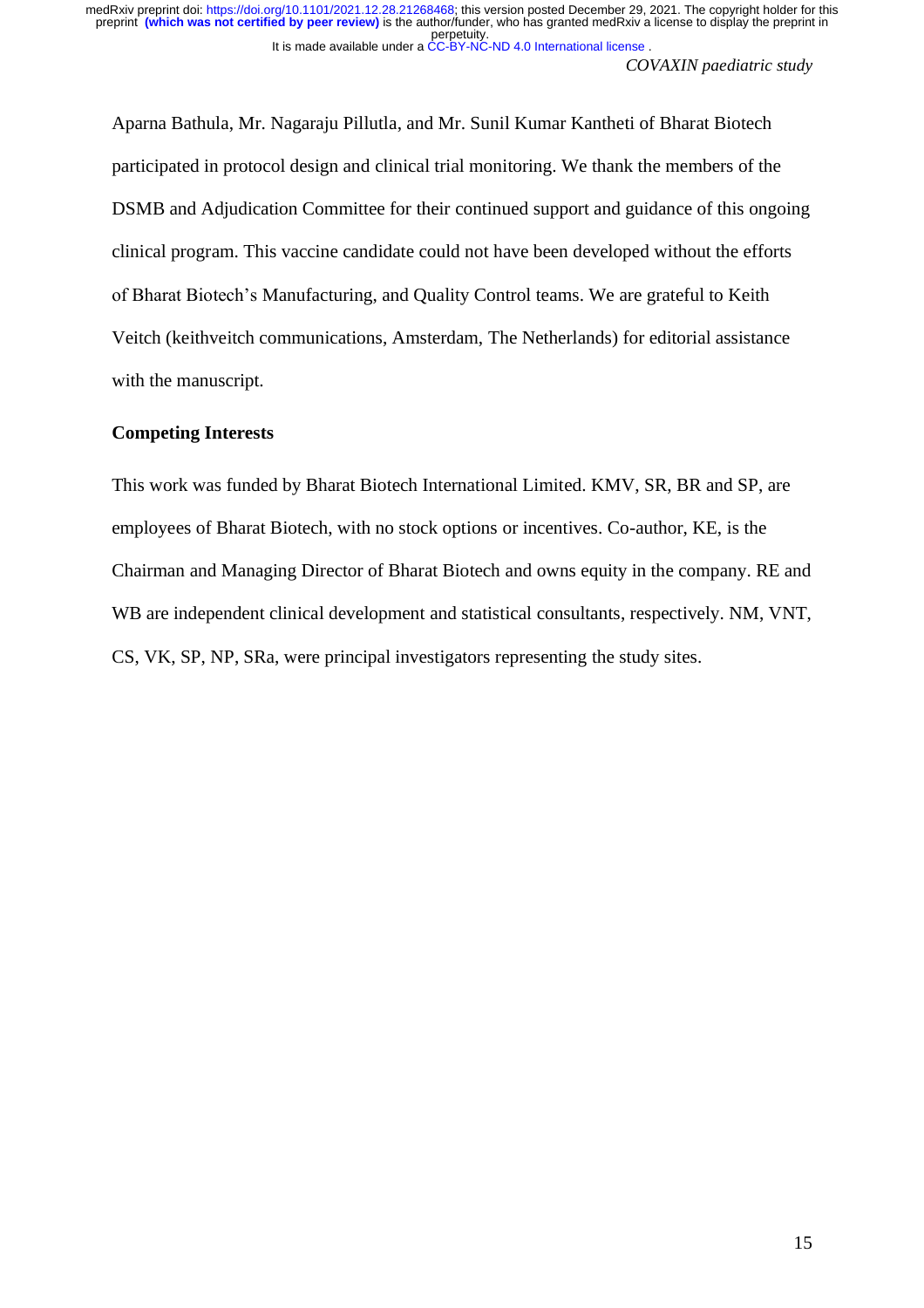*COVAXIN paediatric study*

### **REFERENCES**

- 1. Crommelin DJA, Anchordoquy TJ, Volkin DB, Jiskoot W, Mastrobattista E. Addressing the cold reality of mRNA vaccine stability. J Pharm Sci 2021; 110:997- 1001.
- 2. Ella R, Vadrevu KM, Jogdand H, et al. Safety and immunogenicity of an inactivated SARS-CoV-2 vaccine, BBV152: a double-blind, randomised, phase 1 trial. Lancet Infect Dis 2021; 21: 637–46.
- 3. Ella R, Reddy S, Blackwelder W, et al. Efficacy, safety, and lot-to-lot immunogenicity of an inactivated SARS-CoV-2 vaccine (BBV152): interim results of a randomised, double-blind, controlled, phase 3 trial. Lancet Published Online November 11, 2021 https://doi.org/10.1016/ S0140-6736(21)02000-6
- 4. Desai D, Khan AR, Soneja M, et al. Effectiveness of an inactivated virus-based SARS-CoV-2 vaccine, BBV152, in India: a test-negative, case-control study. Lancet Infect Dis Published Online November 23, 2021 https://doi.org/10.1016/ S1473- 3099(21)00674-5
- 5. Ludvigsson JF. Systematic review of COVID-19 in children shows milder cases and a better prognosis than adults. Acta Paediatr 2020;109:1088–95.
- 6. Ladhani SN, Amin-Chowdhury Z, Davies HG, et al. COVID-19 in children: analysis of the first pandemic peak in England. Arch Dis Child 2020;105:1180–5.
- 7. Bi Q, Wu Y, Mei S, et al. Epidemiology and transmission of COVID-19 in 391 cases and 1286 of their close contacts in Shenzhen, China: a retrospective cohort study. Lancet Infect Dis 2020; 20: 911–9.
- 8. Otto SP, Day T, Arino J, et al. The origins and potential future of SARS-CoV-2 variants of concern in the evolving COVID-19 pandemic. Curr Biol 2021; 31:R918–29.
- 9. Mallapaty S. Will COVID become a disease of the young? Nature 2021;595: 343–4.
- 10. Wong BLH, Ramsay ME, Ladhani SN. Should children be vaccinated against COVID-19 now? Arch Dis Child 2021; 106: 1147–8.
- 11. Klass P, Ratner AJ. Vaccinating children against Covid-19 the lessons of measles. New Engl J Med 2021; 384:589–91.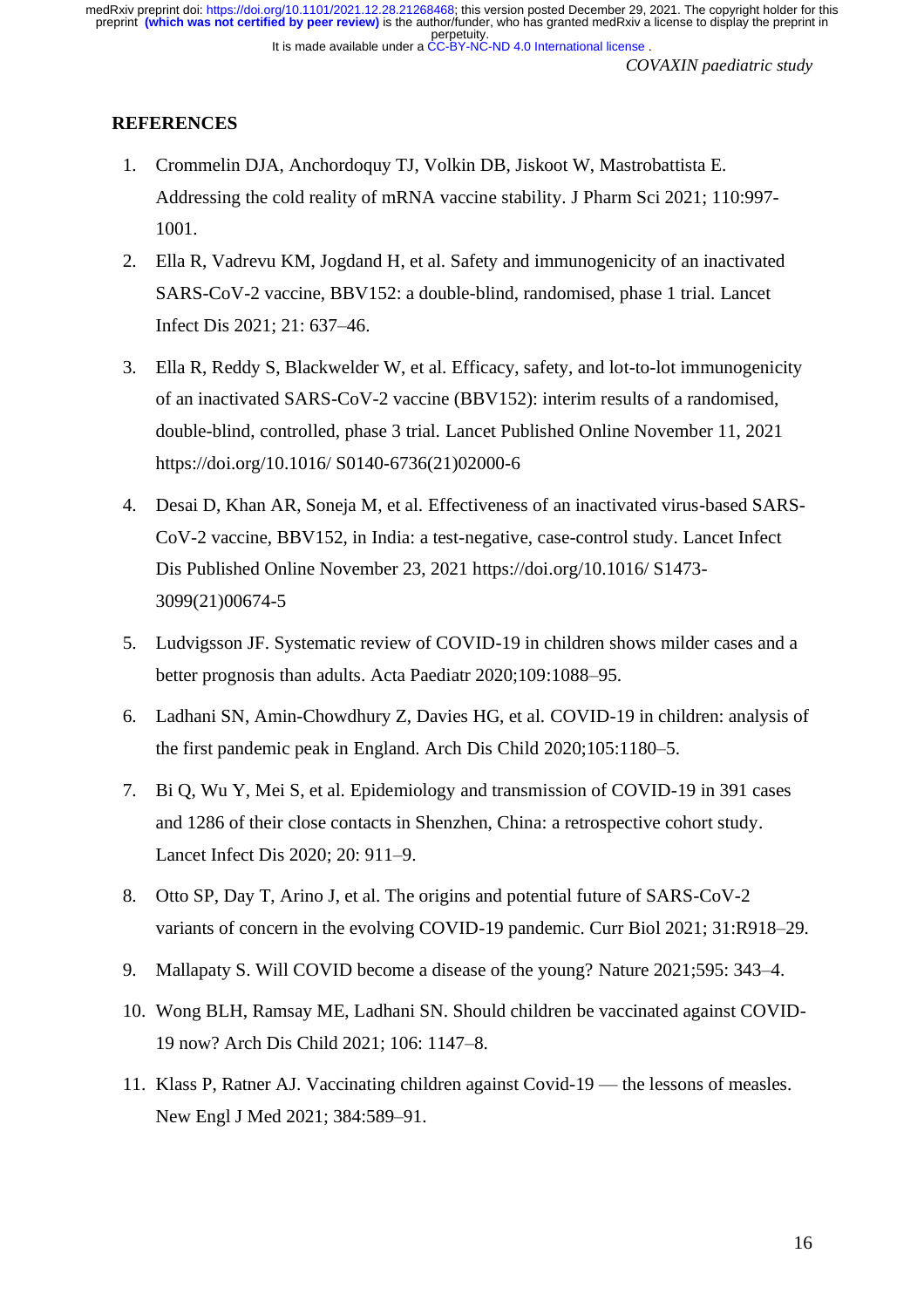- 12. Kawasaki Y, Suzuki J, Sakai N, et al. Evaluation of T helper-1/-2 balance on the basis of IgG subclasses and serum cytokines in children with glomerulonephritis. Am J Kidney Dis 2004; 44:42– 9.
- 13. Hjelholt A, Christiansen G, Sørensen US, Birkelund S. IgG subclass profiles in normal human sera of antibodies specific to five kinds of microbial antigen. Pathogens and Disease 2013; 67: 206–13.
- 14. Ella R, Reddy S, Jogdand H, et al. Safety and immunogenicity of an inactivated SARS-CoV-2 vaccine, BBV152: interim results from a double-blind, randomised, multicentre, phase 2 trial, and 3-month follow-up of a double-blind, randomised phase 1 trial. Lancet Infect Dis 2021; 21:950–61.
- 15. Jeyanathan M, SAfkhami S, Smaill F, Miller MS, Lichty BD, Xing Z. Immunological considerations for COVID-19 vaccine strategies. Nat Rev Immunol 2020;20:615–32.
- 16. Ewer KJ, Barrett JR, Belij-Rammerstorfer S, et al. T cell and antibody responses induced by a single dose of ChAdOx1 nCoV-19 (AZD1222) vaccine in a phase 1/2 clinical trial. Nat Med 2021; 27:270–8.
- 17. American Academy of Pediatrics. Children and COVID-19: State-level data report. Available at: https://www.aap.org/en/pages/2019-novel-coronavirus-covid-19 infections/children-and-covid-19-state-level-data-report/ Accessed on December 6, 2021.
- 18. Coronavirus Disease 2019 in Children United States, February 12–April 2, 2020. MMWR Morb Mortal Wkl Rep 2020; 69:422–6.
- 19. Murano K, Guo Y, Siomi H. The emergence of SARS-CoV-2 variants threatens to decrease the efficacy of neutralizing antibodies and vaccines. Biochem Soc Trans 2021;BST20210859 Online ahead of print.
- 20. Nextstrain. Genomic epidemiology of SARS-CoV-2 with global subsampling. Available at: https://nextstrain.org/ncov/open/global. Accessed December 6, 2021.
- 21. WHO. Classification of Omicron (B.1.1.529): SARS-CoV-2 Variant of Concern. Available at: https://www.who.int/news/item/26-11-2021-classification-of-omicron- (b.1.1.529)-sars-cov-2-variant-of-concern Accessed on December 6, 2021.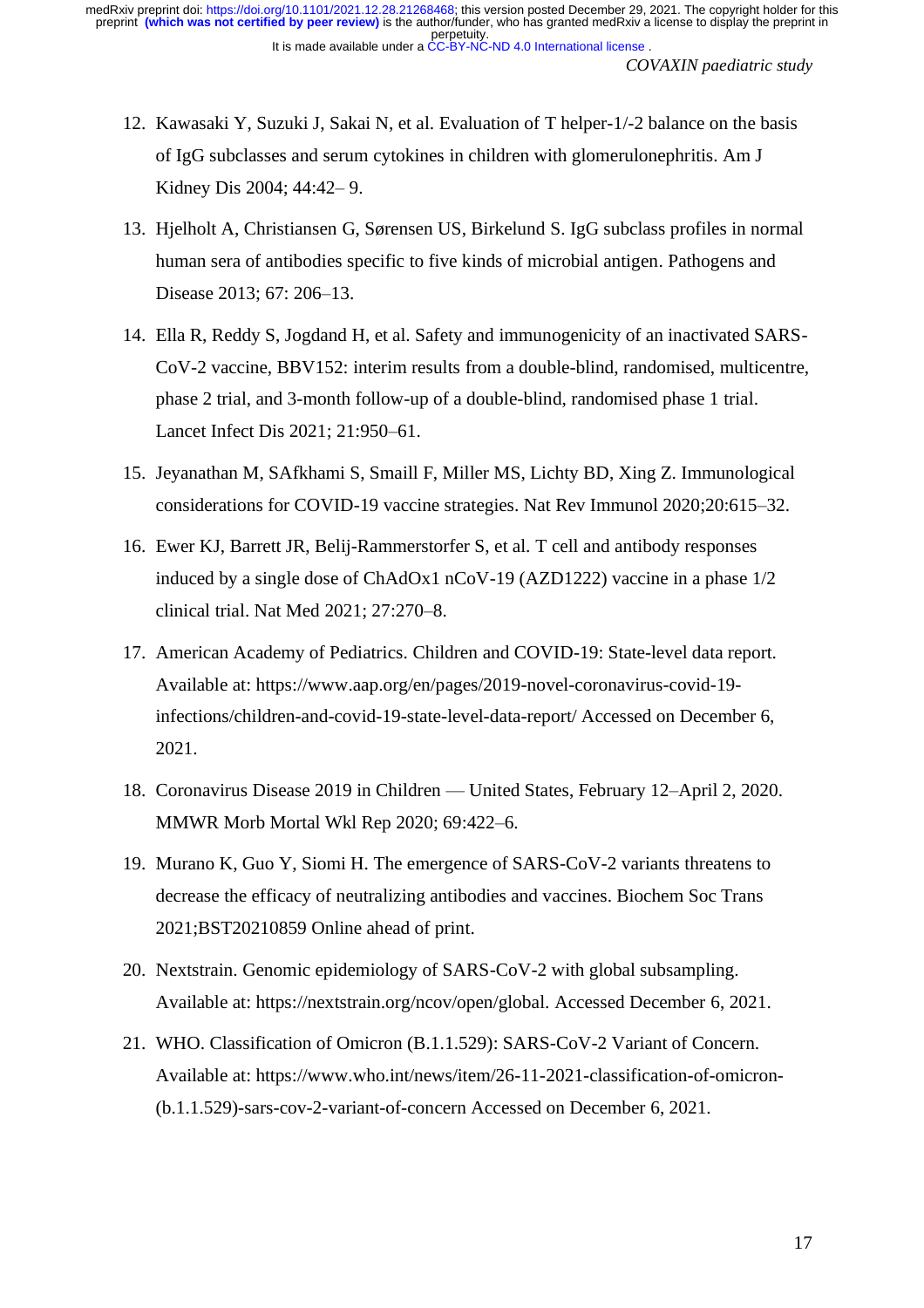- 22. Han B, Song Y, Li C, et al. Safety, tolerability, and immunogenicity of an inactivated SARS-CoV-2 vaccine (CoronaVac) in healthy children and adolescents: a double-blind, randomised, controlled, phase 1/2 clinical trial. Lancet Infect Dis 2021; 21:1645–53.
- 23. Xia SL, Zhang YT, Wang YX, et al. Safety and immunogenicity of an inactivated COVID-19 vaccine, BBIBP-CorV, in people younger than 18 years: a randomised, double-blind, controlled, phase 1/2 trial. Lancet Infect Dis 2021 Published online September 15, 2021. https://doi.org/10.1016/S1473-3099(21)00462-X
- 24. Pavel AB, Glickman JW, Michels JR, Kim-Schultze S, Miller RL, Guttman-Yassky, E. Th2/Th1 cytokine imbalance is associated with higher COVID-19 risk mortality. Front Genet 2021; 12:706902.
- 25. Gil-Etayo FJ, Suàrez-Fernández P, Cabrera-Marante O, et al. T-helper cell subset response is a determining factor in COVID-19 progression. Front Cell Infect Microbiol. 2021; 11: 624483.
- 26. Chapin-Bardales J, Gee J, Myers T. Reactogenicity following receipt of mRNA-based COVID-19 vaccines. JAMA 2021;325:2201–2.
- 27. MacDonald I, Murray SM, Reynolds CJ, Altmann DM, Boynton RJ. Comparative systematic review and meta-analysis of reactogenicity, immunogenicity and efficacy of vaccines against SARS-CoV-2. npj Vaccines 2021; 6:74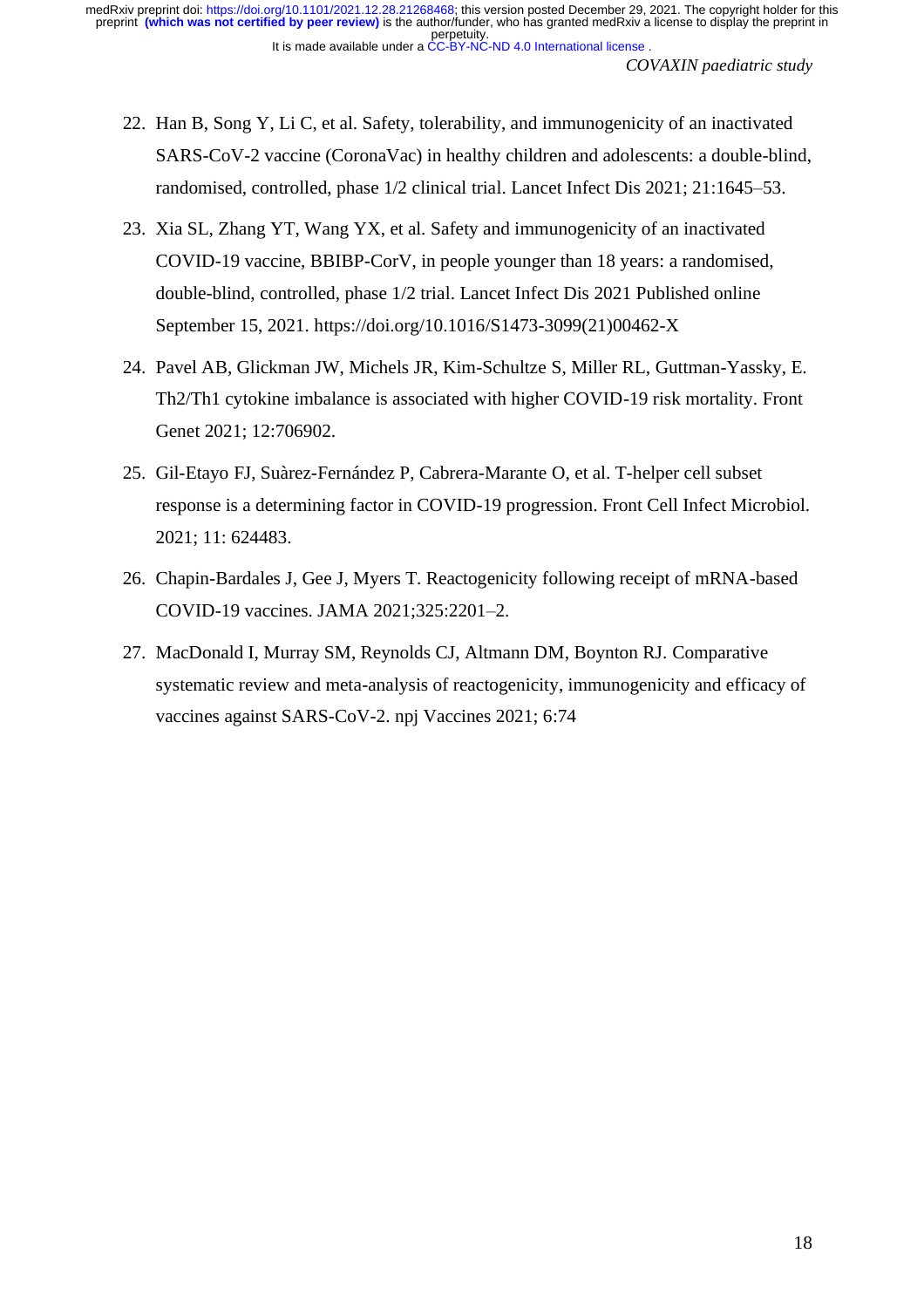It is made available under a CC-BY-NC-ND 4.0 International license.

*COVAXIN paediatric study*

| <b>Table 1: Baseline characteristics</b> |                       |                       |                     |  |
|------------------------------------------|-----------------------|-----------------------|---------------------|--|
|                                          | Group 1 ( $n = 176$ ) | Group 2 ( $n = 175$ ) | Group $3(n = 175)$  |  |
|                                          | $> 12$ to 18 years    | $> 6$ to 12 years     | $\geq$ 2 to 6 years |  |
| Age, years                               |                       |                       |                     |  |
|                                          | 14.52(1.59)           | 9.01(1.67)            | 3.72(1.10)          |  |
| <b>Sex</b>                               |                       |                       |                     |  |
| Female                                   | 84(47.7)              | 72(41.1)              | 68(38.9)            |  |
| Male                                     | 92(52.3)              | 103(58.9)             | 107(61.1)           |  |
| Weight, kg                               |                       |                       |                     |  |
|                                          | 55.5(13.7)            | 34.3(9.8)             | 16.4(3.7)           |  |
| <b>BMI</b> , $kg/m2$                     |                       |                       |                     |  |
|                                          | 21.1(3.9)             | 17.6(2.8)             | 15.4(2.6)           |  |

Data are Mean (SD) or n (%)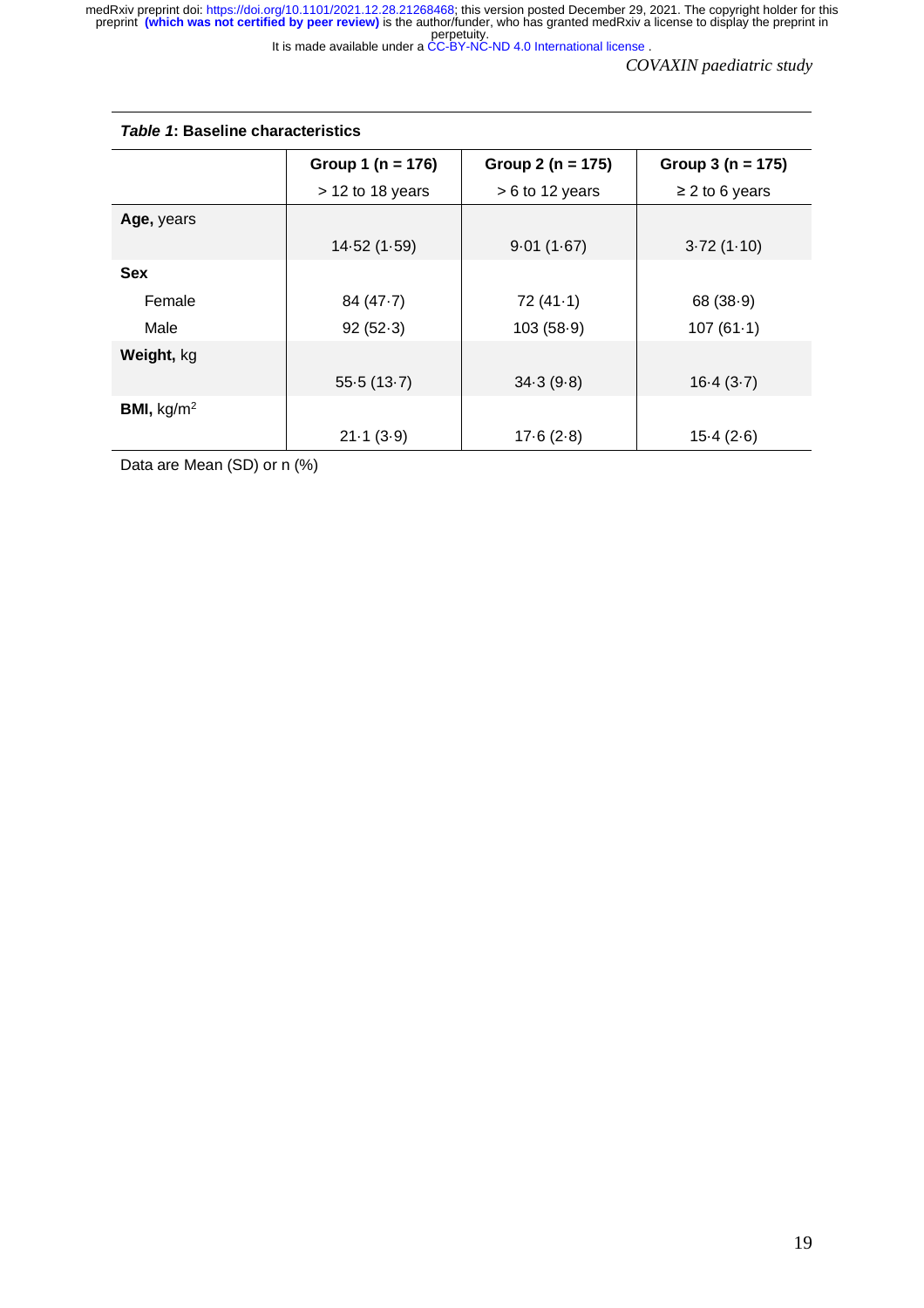It is made available under a CC-BY-NC-ND 4.0 International license.

*COVAXIN paediatric study*

*Table 2:* Geometric mean titres (GMT) and seroconversion rates for SARS-CoV-2 neutralising antibodies measured by microneutralisation test (MNT50) or plaque reduction neutralisation test ( $PRNT<sub>50</sub>$ ) – and values obtained in a phase 2 study in adults [11].

| <u>MICLOROM ANGUNITI I CSL (MILLISU)</u> |                   |                                                      |                                |                           |                              |                                                         |
|------------------------------------------|-------------------|------------------------------------------------------|--------------------------------|---------------------------|------------------------------|---------------------------------------------------------|
| Day                                      |                   | Group 1                                              | Group <sub>2</sub>             | Group 3                   | Adults [11]                  | <b>GMT Ratio</b><br>(All children<br><b>Vs. Adults)</b> |
|                                          | N                 | 175                                                  | 175                            | 175                       | $\blacksquare$               |                                                         |
| $\pmb{0}$                                | <b>GMT</b>        | $10 - 1$                                             | $8 - 5$                        | $5 - 8$                   |                              |                                                         |
|                                          | (95% CI)          | $(8.9 - 11.5)$                                       | $(7.8 - 9.3)$                  | $(5.7 - 5.9)$             |                              |                                                         |
|                                          | N                 | 175                                                  | 157                            | 173                       | 177                          |                                                         |
|                                          | <b>GMT</b>        | $138 - 8$                                            | 137.4                          | 197.6                     | $160 - 1$                    | 0.98<br>$(0.80 - 1.19)$                                 |
| 56                                       | (95% CI)          | $(111.0 -$<br>173.6                                  | $(99.1 -$<br>167.5             | $(176.4 -$<br>$221-4)$    | $(135.8 -$<br>$188-8$        |                                                         |
|                                          | Seroconverted*, n | 158                                                  | 141                            | 173                       | 171                          |                                                         |
|                                          | %<br>(95% CI)     | $90-3$<br>$(84.9 - 94.2)$                            | $89 - 8$<br>$(84.0 -$          | 100<br>$(97.9 - 100)$     | $96 - 6$<br>$(92.8 - 98.7)$  |                                                         |
|                                          |                   |                                                      | 94.1)                          |                           |                              |                                                         |
|                                          | p value vs Adult  | 0.027                                                | 0.022                          | 0.032                     |                              |                                                         |
|                                          |                   | <b>Plaque Reduction Neutralisation Test (PRNT50)</b> |                                |                           |                              |                                                         |
|                                          | N                 | 175                                                  | 175                            | 175                       |                              |                                                         |
| $\pmb{0}$                                | <b>GMT</b>        | $0 - 20$                                             | 0.11                           | 0.15                      |                              | <b>GMT Ratio</b><br>(All children<br>Vs. Adults)        |
|                                          | (95% CI)          | $(0.14 - 0.27)$                                      | $(0.09 -$<br>0.14)             | $(0.12 - 0.18)$           |                              |                                                         |
|                                          | N                 | 175                                                  | 168                            | 172                       | 177                          |                                                         |
|                                          | <b>GMT</b>        | 317.4                                                | 366.9                          | $358 - 6$                 | 197.0                        | 1.76<br>$(1.32 - 2.33)$                                 |
|                                          | (95% CI)          | $(224.4 -$<br>449.2                                  | $(297.0 -$<br>453.3)           | $(287.2 -$<br>447.8       | $(155.6 -$<br>249.4)         |                                                         |
| 56                                       | Seroconverted*, n | 166                                                  | 165                            | 169                       | 174                          |                                                         |
|                                          | %<br>(95% CI)     | 94.9<br>$(90.5 - 97.6)$                              | $98 - 2$<br>$(94.9 -$<br>99.6) | $98-3$<br>$(95.0 - 99.6)$ | $98-3$<br>$(95.1 -$<br>99.6) |                                                         |
|                                          | p value vs Adult  | 0.13                                                 | $1 - 00$                       | $1 - 00$                  |                              |                                                         |

**Microneutralisation Test (MNT50)**

\* Seroconversion defined a four-fold increase in titre over baseline at Day 0. No statistical differences in immune responses were observed between the paediatric trial participants and adults from the phase 2 clinical trial. Based on PRNT responses, neutralizing antibody responses in children were found to be superior to adults.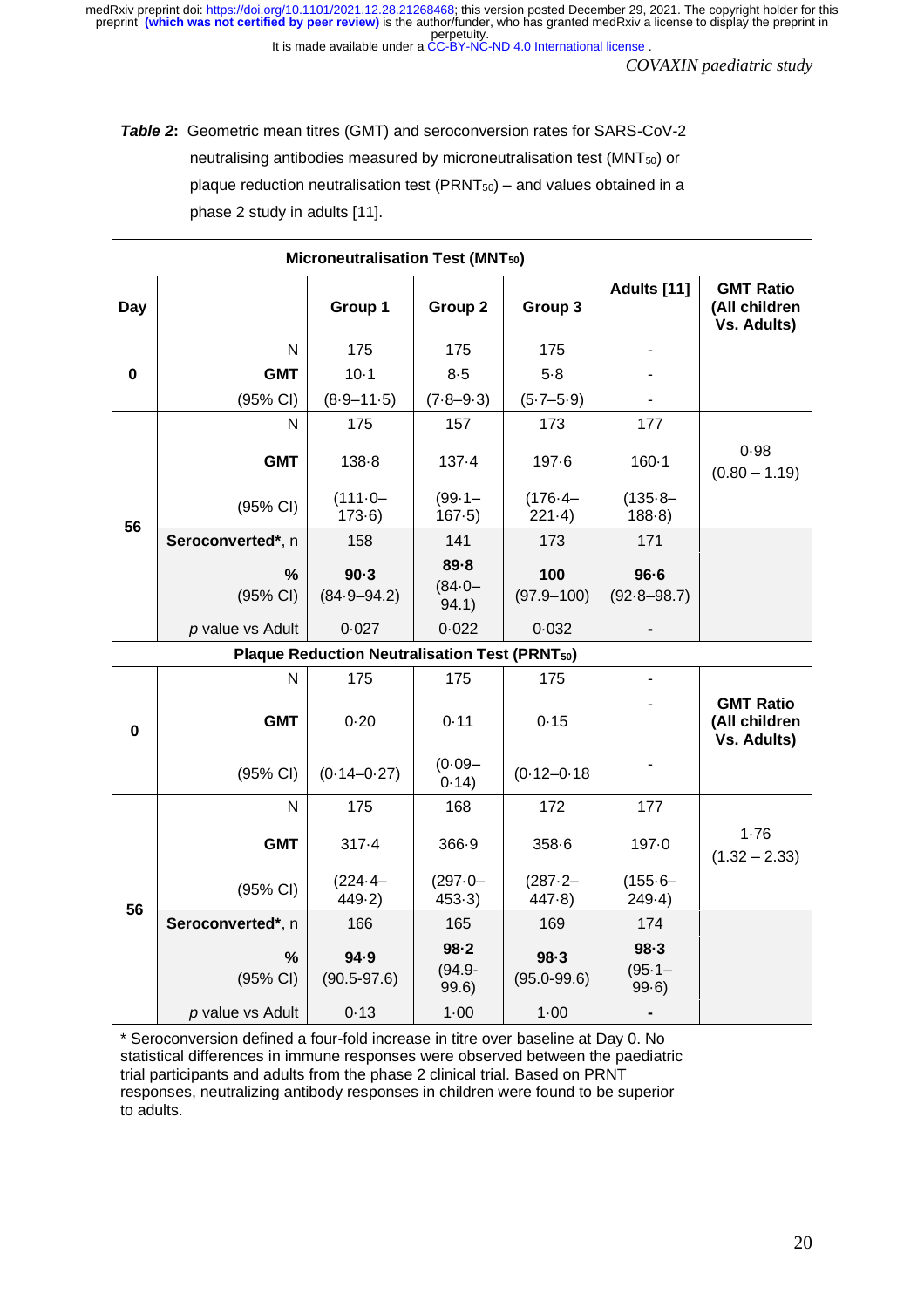

**Figure 1.** Study flow chart showing sequential enrolment of the three age groups following approval by the Data Safety Monitoring Board (DSMB).

*\*1 participant in group 1 dropped out before receiving the second dose and was not included in the immunogenicity cohort*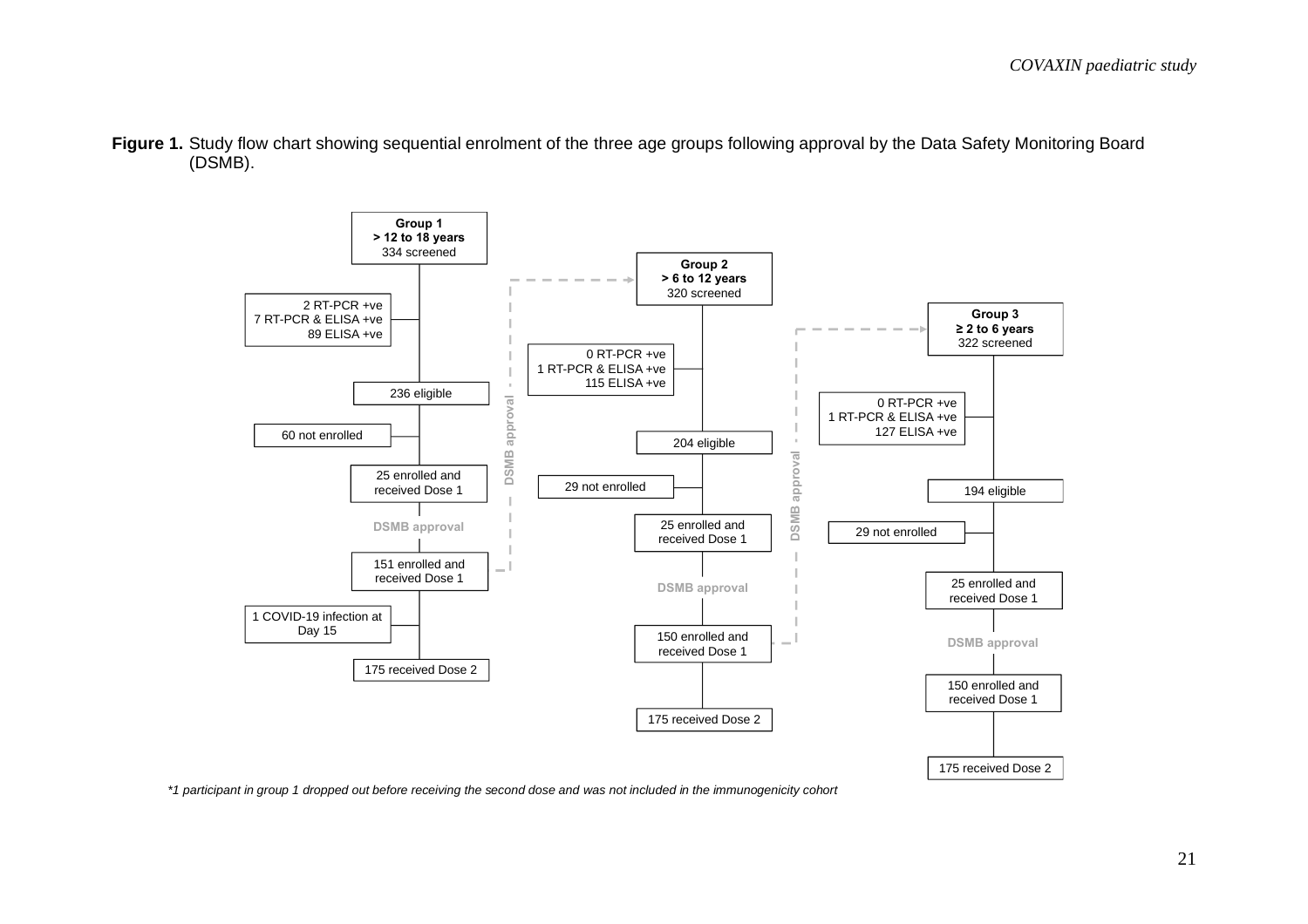It is made available under a CC-BY-NC-ND 4.0 International license.

*COVAXIN paediatric study*

## **Figure 2.** Solicited reactogenicity in the three age groups in the 7 days after the first and second doses of BBV152 in Groups 1 ( $> 12 - \le 18$  year-olds), 2 ( $> 6 - \le 12$  yearolds), and  $3$  ( $\geq 2 - \leq 6$  year-olds).



22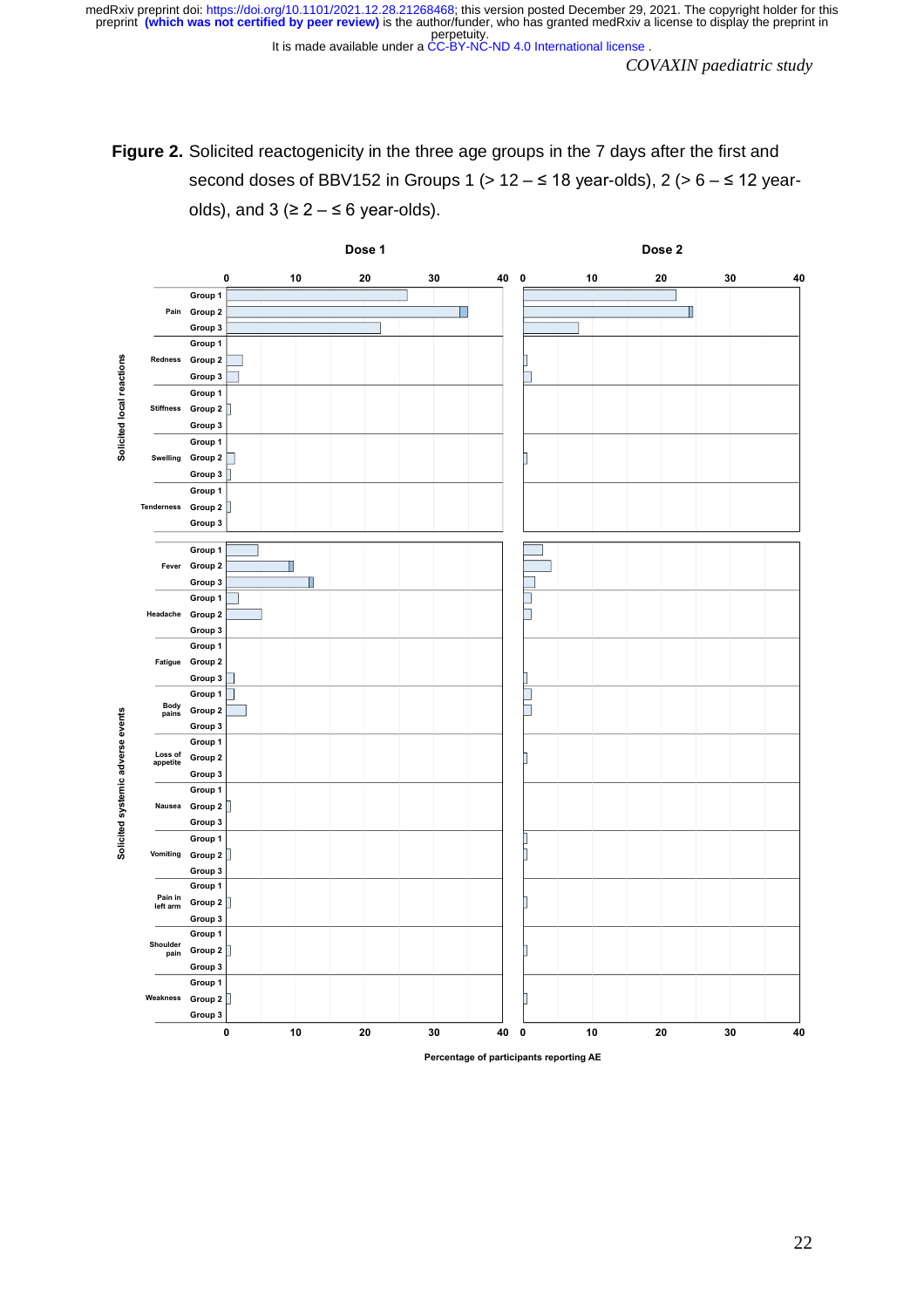It is made available under a CC-BY-NC-ND 4.0 International license.

*COVAXIN paediatric study*

**Figure 3.** Geometric mean titres (with 95% CI) of SARS-CoV-2 neutralising antibodies measured by microneutralisation (A) or plaque reduction (B) at baseline (Day 0) and four weeks after the first (Day 28) and second (Day 56) doses of BBV152 in the three age groups: (Group 1;  $> 12 - \le 18$  year-olds), (Group 2;  $> 6 - \le 12$  yearolds), (Group 3;  $\geq$  2 –  $\leq$  6 year-olds). MNT<sub>50</sub> GMT (95% CI) for BEI samples are shown in A.

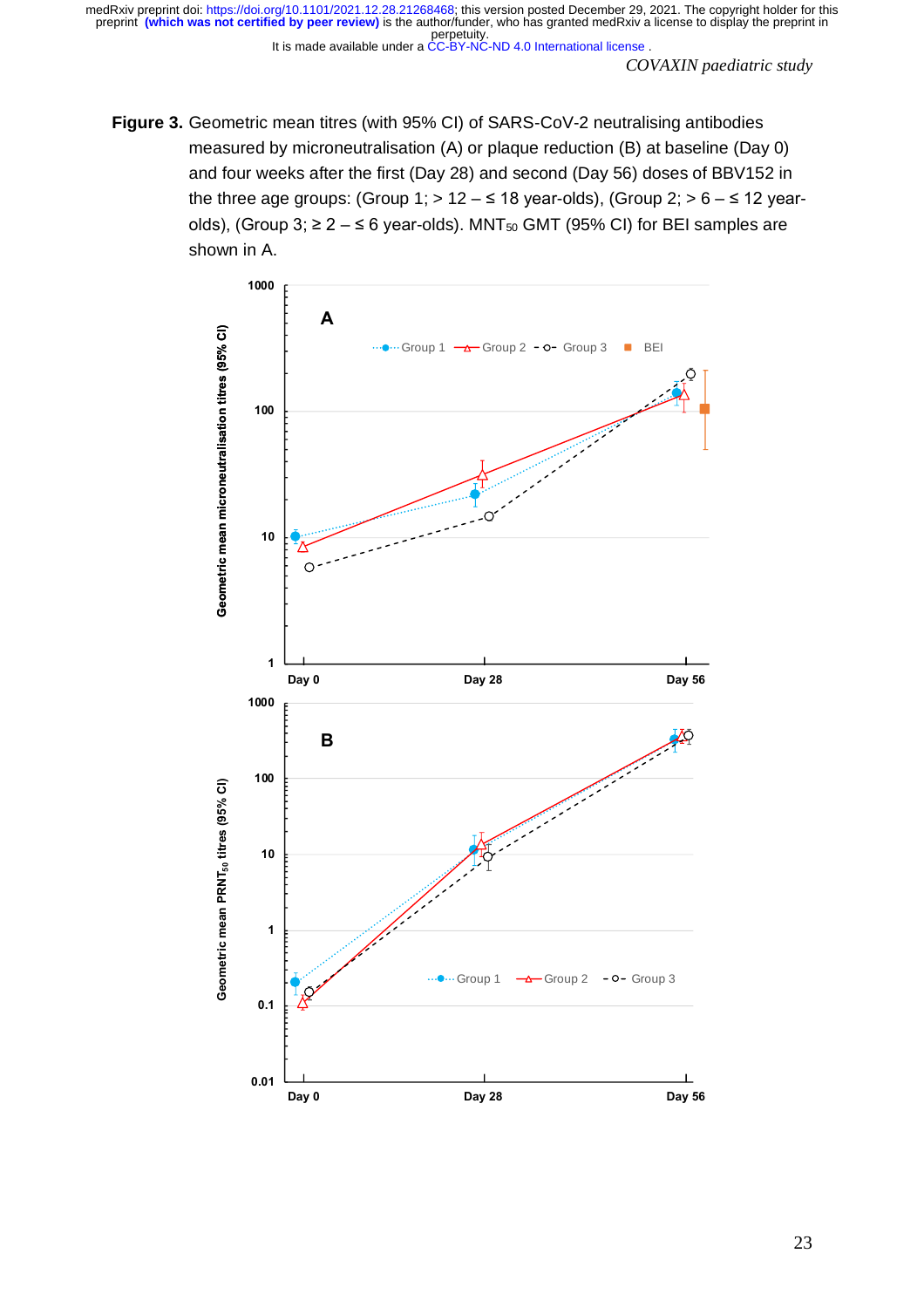It is made available under a CC-BY-NC-ND 4.0 International license.

*COVAXIN paediatric study*

**Figure 4.** Geometric mean titres (with 95% CI) of IgG antibodies measured by ELISA against SARS-CoV-2 S-protein, receptor-binding domain (RBD) or nucleocapsid protein at baseline (Day 0) and four weeks after the first (Day 28) and second (Day 56) doses of BBV152 in the three age groups: (Group 1;  $> 12 - \le 18$  yearolds), (Group 2;  $> 6 - \le 12$  year-olds), (Group 3;  $\ge 2 - \le 6$  year-olds).

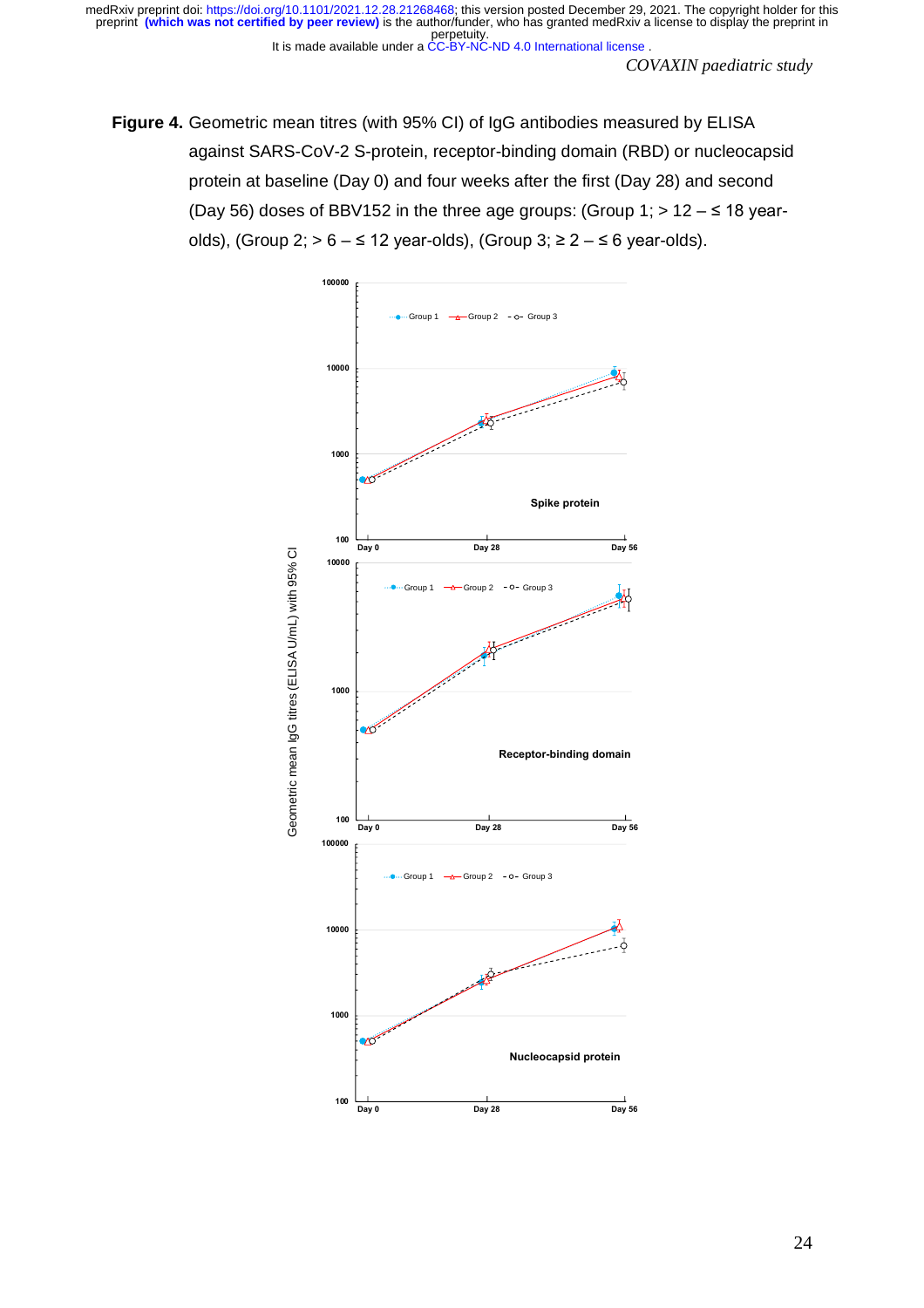It is made available under a CC-BY-NC-ND 4.0 International license.

### *COVAXIN paediatric study*

### **Mohan et al**

### **Supplementary material**

#### *Supplementary table 1***: Unsolicited adverse events**

|                         | Group 1 ( $n = 176$ ) | Group 2 ( $n = 175$ )    | Group $3(n = 175)$  |
|-------------------------|-----------------------|--------------------------|---------------------|
|                         | $> 12$ to 18 years    | $> 6$ to 12 years        | $\geq$ 2 to 6 years |
| Any unsolicited AE      | $3(1-7)$              | 8(4.6)                   | $4(2-3)$            |
| Adverse event, n (%)    |                       |                          |                     |
| Itching                 |                       | $2(1-1)$                 |                     |
| Abdominal pain          |                       | 1(0.6)                   |                     |
| Cold                    |                       |                          | 1(0.6)              |
| Cough                   |                       |                          | $2(1-1)$            |
| Diarrhoea               | 1(0.6)                | ٠                        |                     |
| Eye pain                |                       | 1(0.6)                   |                     |
| Itching on hands & legs |                       | 1(0.6)                   |                     |
| Leg pain                | 1(0.6)                | $\overline{\phantom{a}}$ |                     |
| Eye redness             | 1(0.6)                | $\overline{\phantom{a}}$ | 1(0.6)              |
| Sneezing                |                       | 1(0.6)                   |                     |
| Stomach upset           |                       | 1(0.6)                   |                     |
| Throat pain             |                       | 1(0.6)                   |                     |

Severity of all unsolicited adverse events was described as mild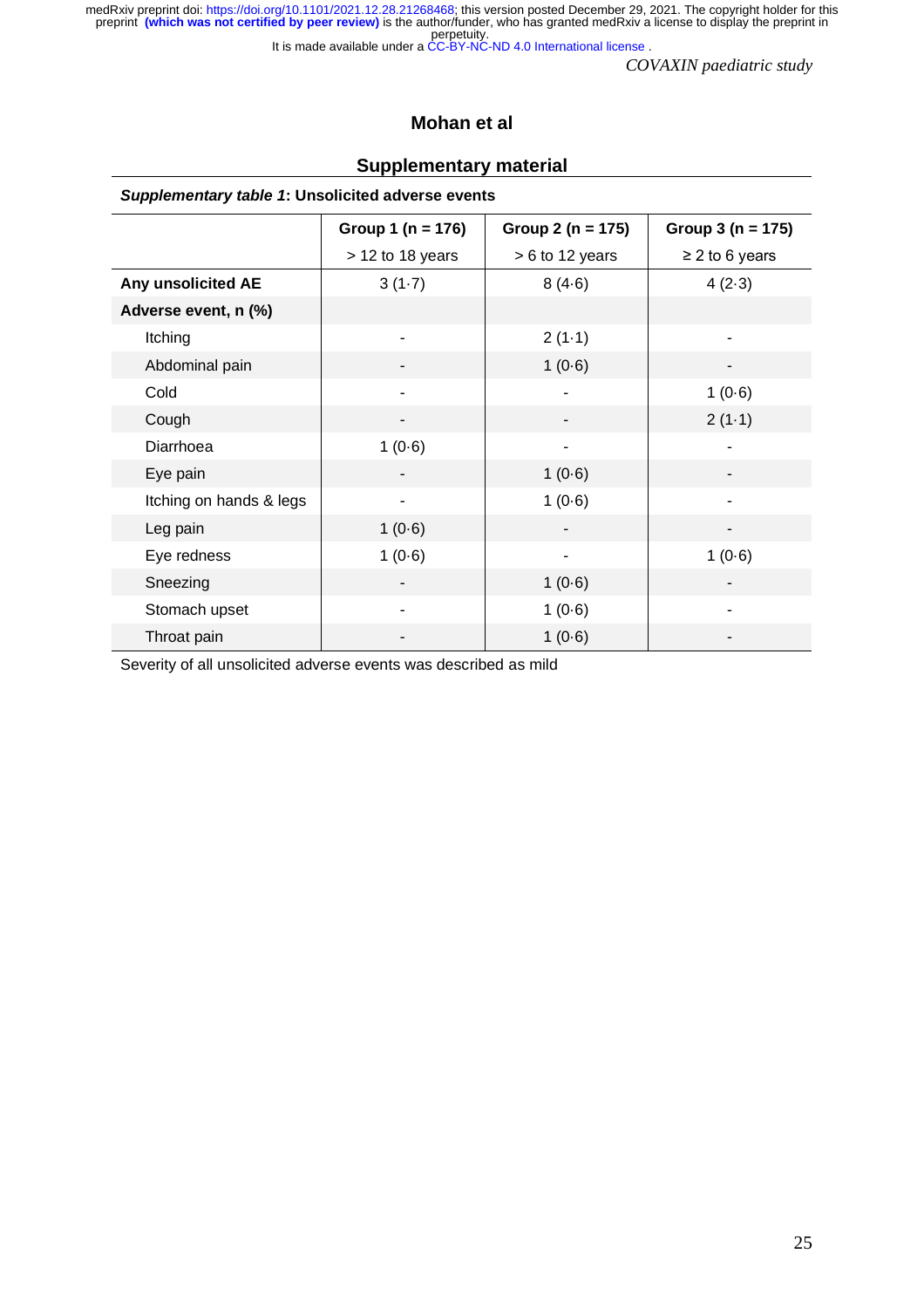It is made available under a CC-BY-NC-ND 4.0 International license.

#### *COVAXIN paediatric study*

**Supplementary table 2:** Geometric mean titres (GMT) and seroconversion rates for IgG binding antibodies against SARS-CoV-2 S-protein measured by ELISA

| <b>ELISA S-protein IgG</b> |                   |                  |                 |                 |
|----------------------------|-------------------|------------------|-----------------|-----------------|
| Day                        |                   | Group 1          | Group 2         | Group 3         |
|                            | N                 | 175              | 175             | 175             |
| $\bf{0}$                   | <b>GMT</b>        | 500              | 500             | 500             |
|                            | (95% CI)          | $(500 - 500)$    | $(500 - 500)$   | $(500 - 500)$   |
|                            | N                 | 175              | 175             | 175             |
|                            | <b>GMT</b>        | 2353             | 2557            | 2325            |
| 28                         | (95% CI)          | $(2018 - 2743)$  | $(2192 - 2982)$ | $(1963 - 2753)$ |
|                            | Seroconverted*, n | 114              | 128             | 114             |
|                            | $\%$              | $65 - 1$         | $73-1$          | $65 - 1$        |
|                            | (95% CI)          | $(57.8 - 71.8)$  | $(66.1 - 79.2)$ | $(57.6 - 72.2)$ |
|                            | N                 | 175              | 170             | 173             |
| 56                         | <b>GMT</b>        | 8985             | 8198            | 7066            |
|                            | (95% CI)          | $(7735 - 10437)$ | $(7015 - 9580)$ | $(5653 - 8832)$ |
|                            | Seroconverted*, n | 170              | 162             | 142             |
|                            | $\%$              | 97.1             | $95-3$          | $82 - 1$        |
|                            | (95% CI)          | $(84.9 - 93.9)$  | $(84.0 - 94.7)$ | $(75.5 - 87.5)$ |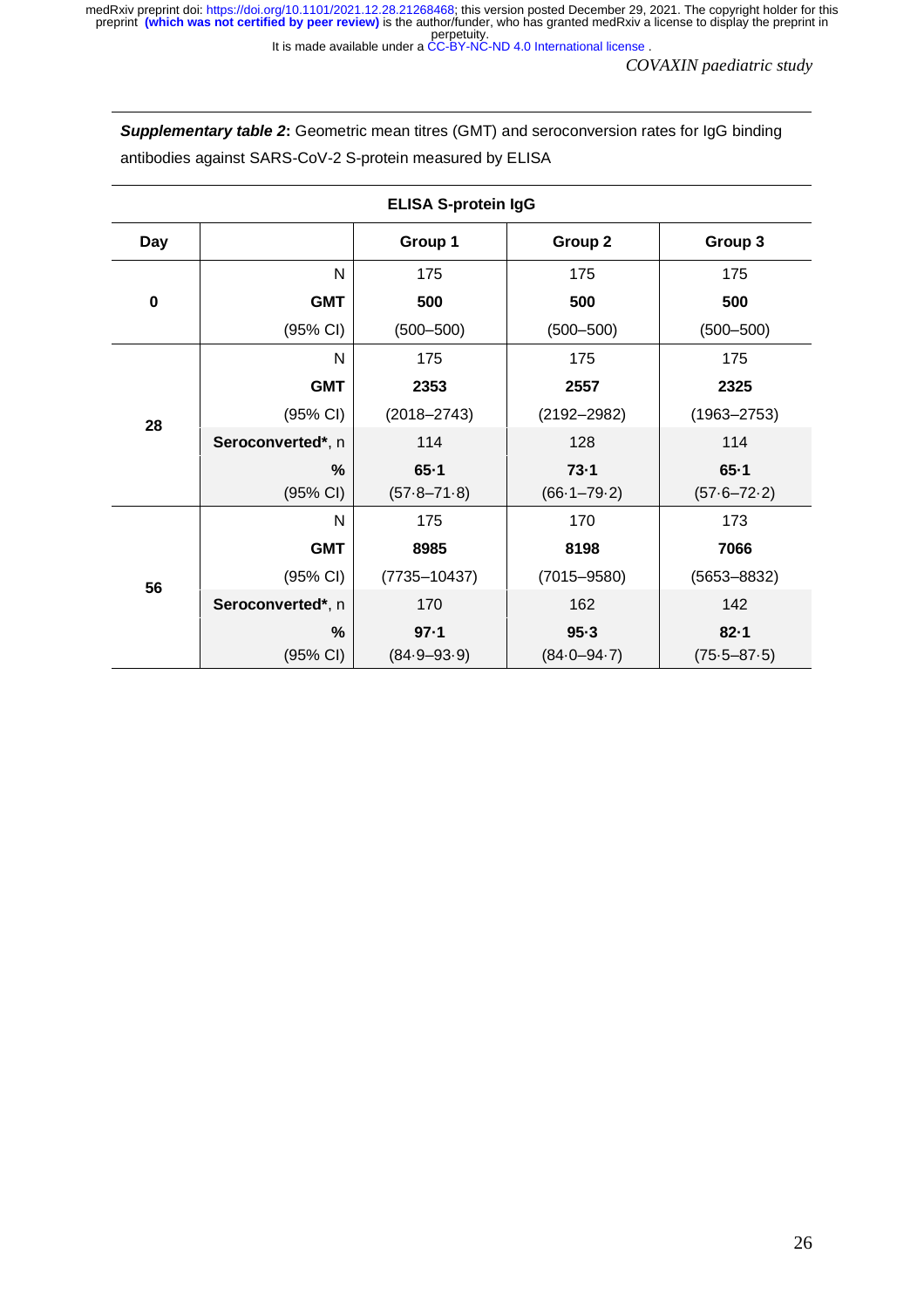It is made available under a CC-BY-NC-ND 4.0 International license.

**Supplementary table 3:** Geometric mean titres (GMT) and seroconversion rates for IgG binding antibodies against SARS-CoV-2 RBD measured by ELISA

| <b>ELISA RBD IgG</b> |                   |                  |                 |                 |
|----------------------|-------------------|------------------|-----------------|-----------------|
| <b>Day</b>           |                   | Group 1          | Group 2         | Group 3         |
|                      | $\mathsf{N}$      | 175              | 175             | 175             |
| $\pmb{0}$            | <b>GMT</b>        | 500              | 500             | 500             |
|                      | (95% CI)          | $(500 - 500)$    | $(500 - 500)$   | $(500 - 500)$   |
|                      | N                 | 175              | 175             | 175             |
|                      | <b>GMT</b>        | 1870             | 2122            | 2081            |
| 28                   | (95% CI)          | $(1579 - 22141)$ | $(1849 - 2436)$ | $(1776 - 2438)$ |
|                      | Seroconverted*, n | 98               | 112             | 110             |
|                      | %                 | $56 - 0$         | $64 - 0$        | $62-9$          |
|                      | (95% CI)          | $(48.6 - 63.2)$  | $(56.7 - 70.8)$ | $(55.2 - 70.0)$ |
|                      | $\mathsf{N}$      | 175              | 170             | 173             |
|                      | <b>GMT</b>        | 5513             | 5278            | 5149            |
| 56                   | (95% CI)          | $(4487 - 6773)$  | $(4529 - 6151)$ | $(4220 - 6281)$ |
|                      | Seroconverted*, n | 153              | 157             | 142             |
|                      | %                 | $87 - 4$         | $92 - 4$        | $82 - 1$        |
|                      | (95% CI)          | $(81.6 - 91.6)$  | $(87.3 - 95.6)$ | $(75.5 - 82.1)$ |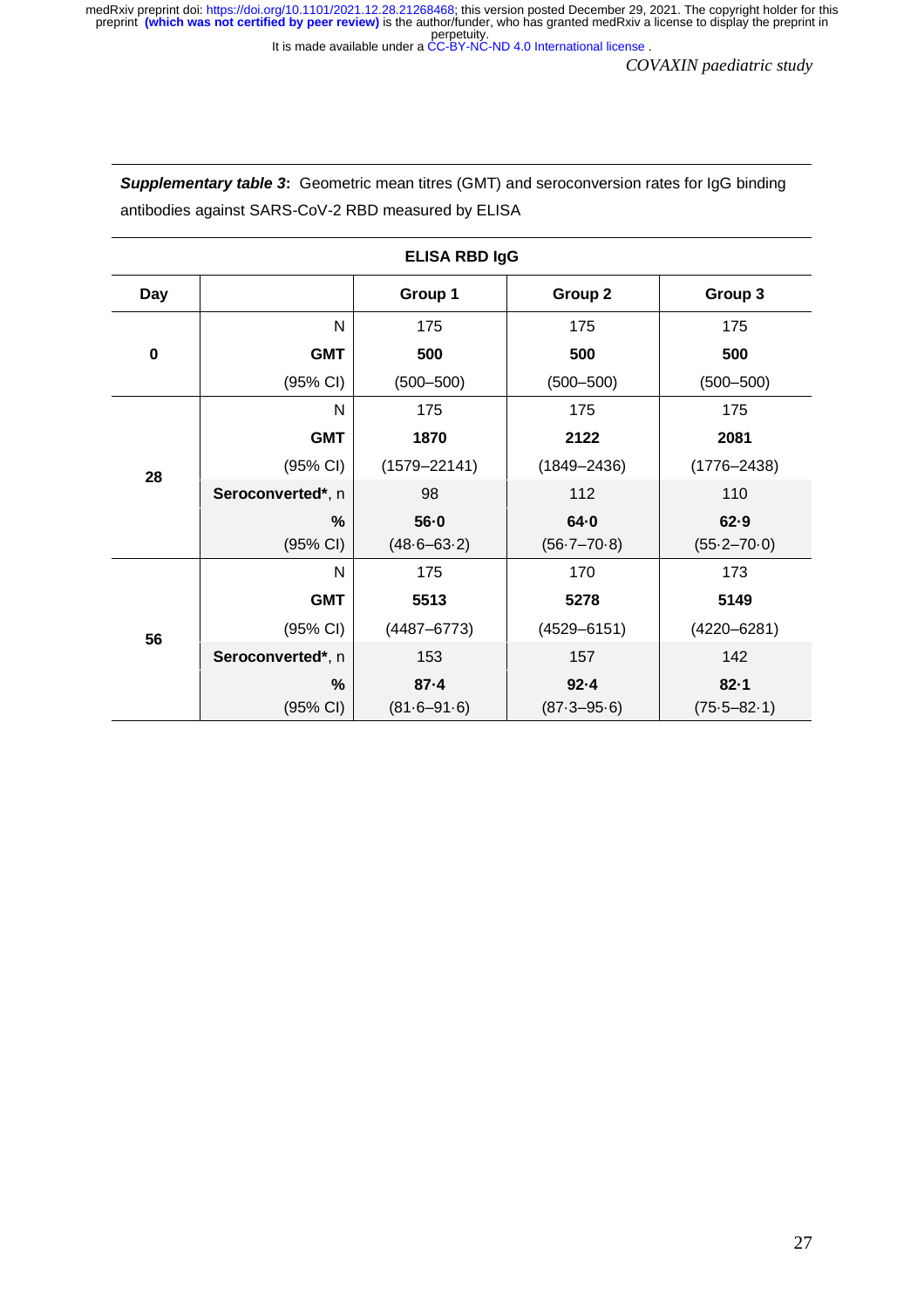It is made available under a CC-BY-NC-ND 4.0 International license.

*Supplementary table 4***:** Geometric mean titres (GMT) and seroconversion rates for IgG binding antibodies against SARS-CoV-2 N-protein measured by ELISA

| <b>ELISA N-protein IgG</b> |                   |                  |                  |                 |
|----------------------------|-------------------|------------------|------------------|-----------------|
| <b>Day</b>                 |                   | Group 1          | Group 2          | Group 3         |
|                            | N                 | 175              | 175              | 175             |
| $\pmb{0}$                  | <b>GMT</b>        | 500              | 500              | 500             |
|                            | (95% CI)          | $(500 - 500)$    | $(500 - 500)$    | $(500 - 500)$   |
|                            | N                 | 175              | 175              | 175             |
|                            | <b>GMT</b>        | 2448             | 2618             | 3019            |
| 28                         | (95% CI)          | $(2019 - 2967)$  | $(22529 - 3045)$ | $(2575 - 3540)$ |
|                            | Seroconverted*, n | 117              | 120              | 136             |
|                            | %                 | 66-9             | $68 - 6$         | 77.7            |
|                            | (95% CI)          | $(59.6 - 73.4)$  | $(61.4 - 75.0)$  | $(70.8 - 83.7)$ |
|                            | N                 | 175              | 170              | 173             |
| 56                         | <b>GMT</b>        | 10308            | 11040            | 6548            |
|                            | (95% CI)          | $(8521 - 12470)$ | $(9356 - 13027)$ | $(5404 - 7933)$ |
|                            | Seroconverted*, n | 167              | 158              | 147             |
|                            | %                 | $95 - 4$         | 92.9             | 84.9            |
|                            | (95% CI)          | $(91.1 - 97.8)$  | $(88.0 - 96.8)$  | $(78.8 - 89.9)$ |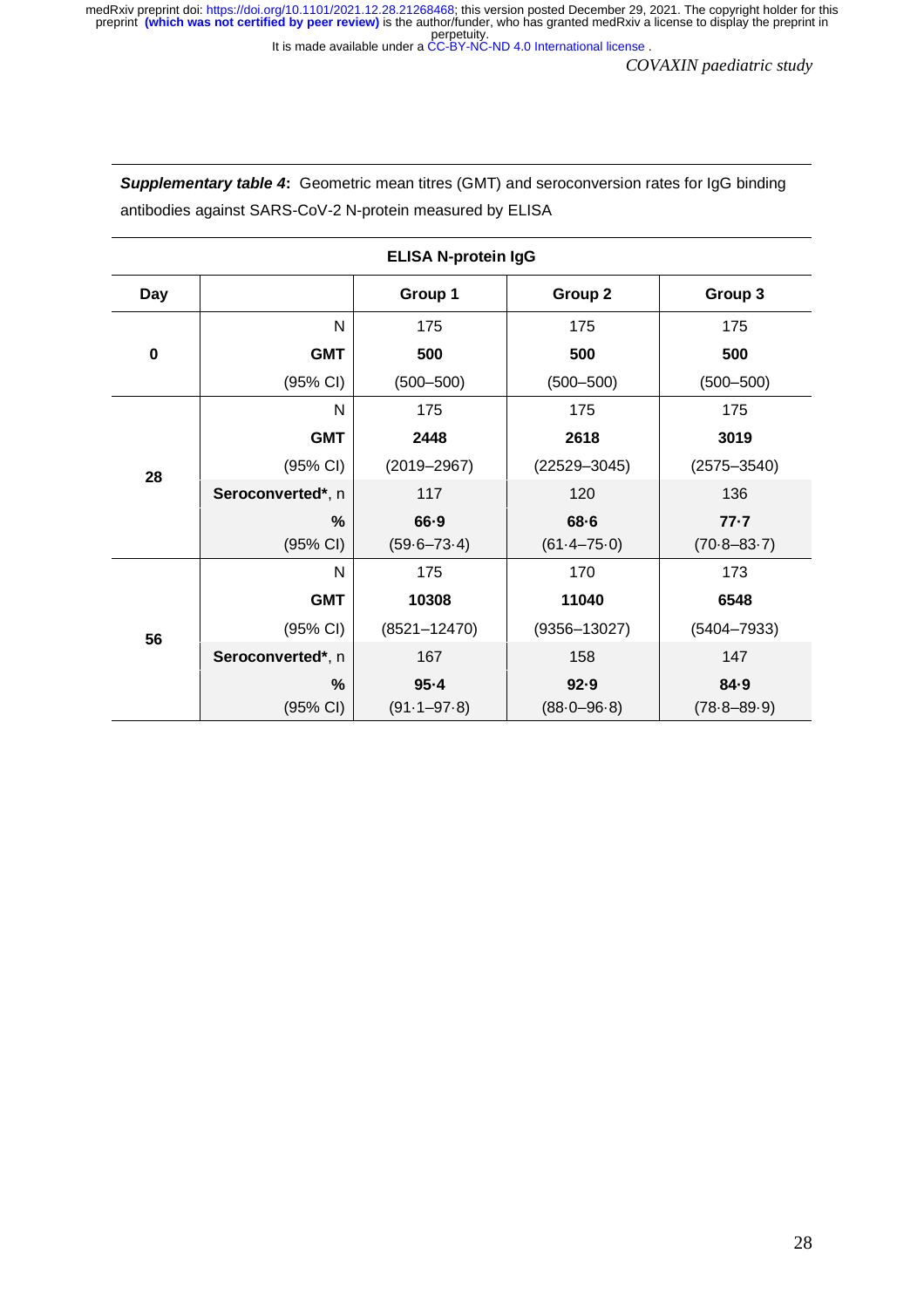It is made available under a CC-BY-NC-ND 4.0 International license.





| <b>Supplementary table 5.</b> Th1: Th2 index as GMT ratios of IgG1:IgG4 with 95%<br>confidence intervals. |                                       |                 |                 |  |
|-----------------------------------------------------------------------------------------------------------|---------------------------------------|-----------------|-----------------|--|
|                                                                                                           | Th1:Th2 Index<br><b>GMTs (95% CI)</b> |                 |                 |  |
|                                                                                                           | Group 1                               | Group 2         | Group 3         |  |
|                                                                                                           | $13-18$ years                         | $6-12$ years    | $2-6$ years     |  |
| Day 0                                                                                                     | 8.72                                  | 1.54            | 1.68            |  |
|                                                                                                           | $(1.38 - 55.2)$                       | $(0.26 - 9.12)$ | $(0.38 - 7.37)$ |  |
| <b>Day 56</b>                                                                                             | 79.6                                  | 49.4            | 38.1            |  |
|                                                                                                           | (304 – 1164)                          | $(21.8 - 112)$  | (7.67 – 188)    |  |

*A Th1: Th2 ratio >1 is suggestive of vaccine induced cell-mediated immune respon*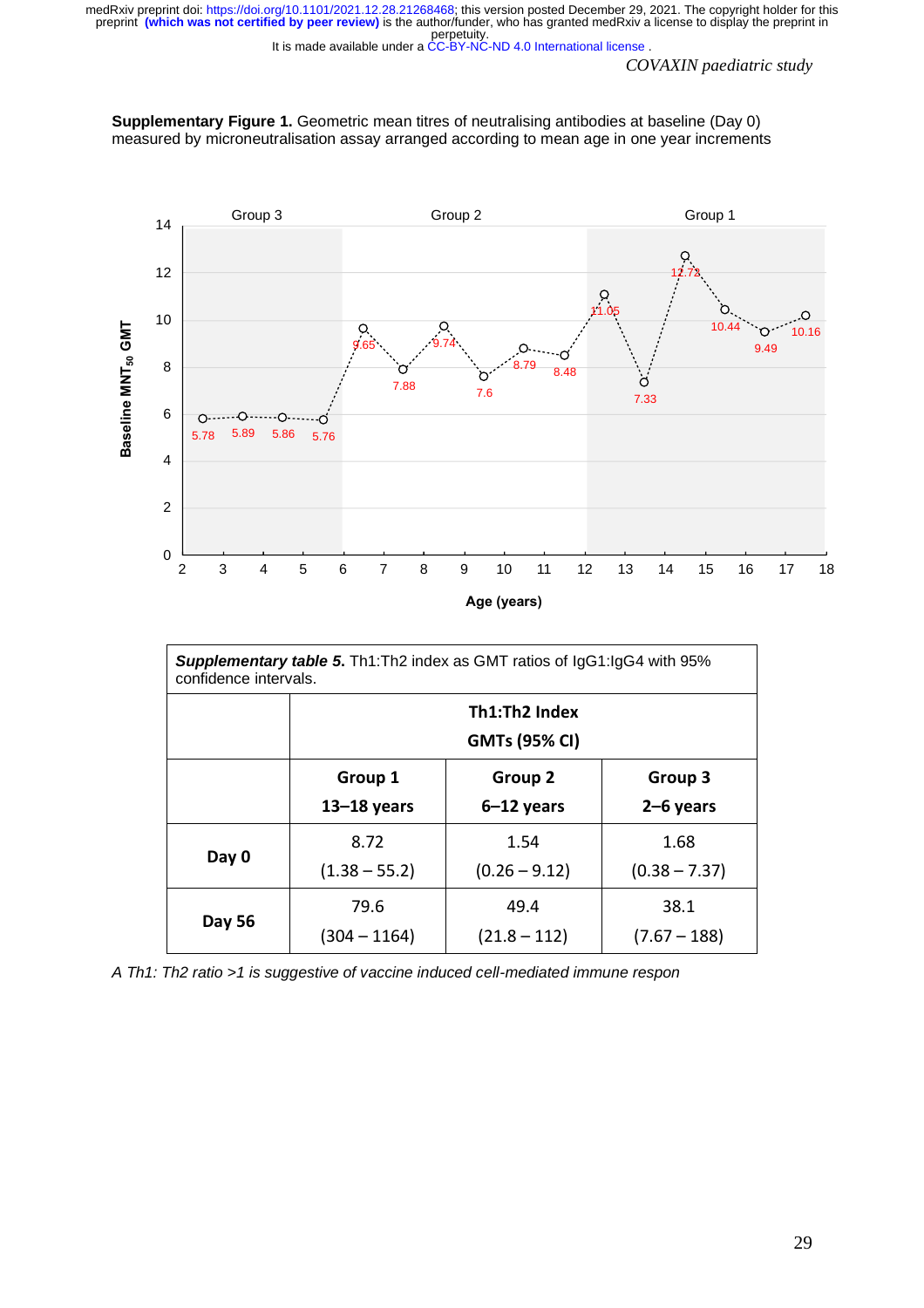It is made available under a CC-BY-NC-ND 4.0 International license.